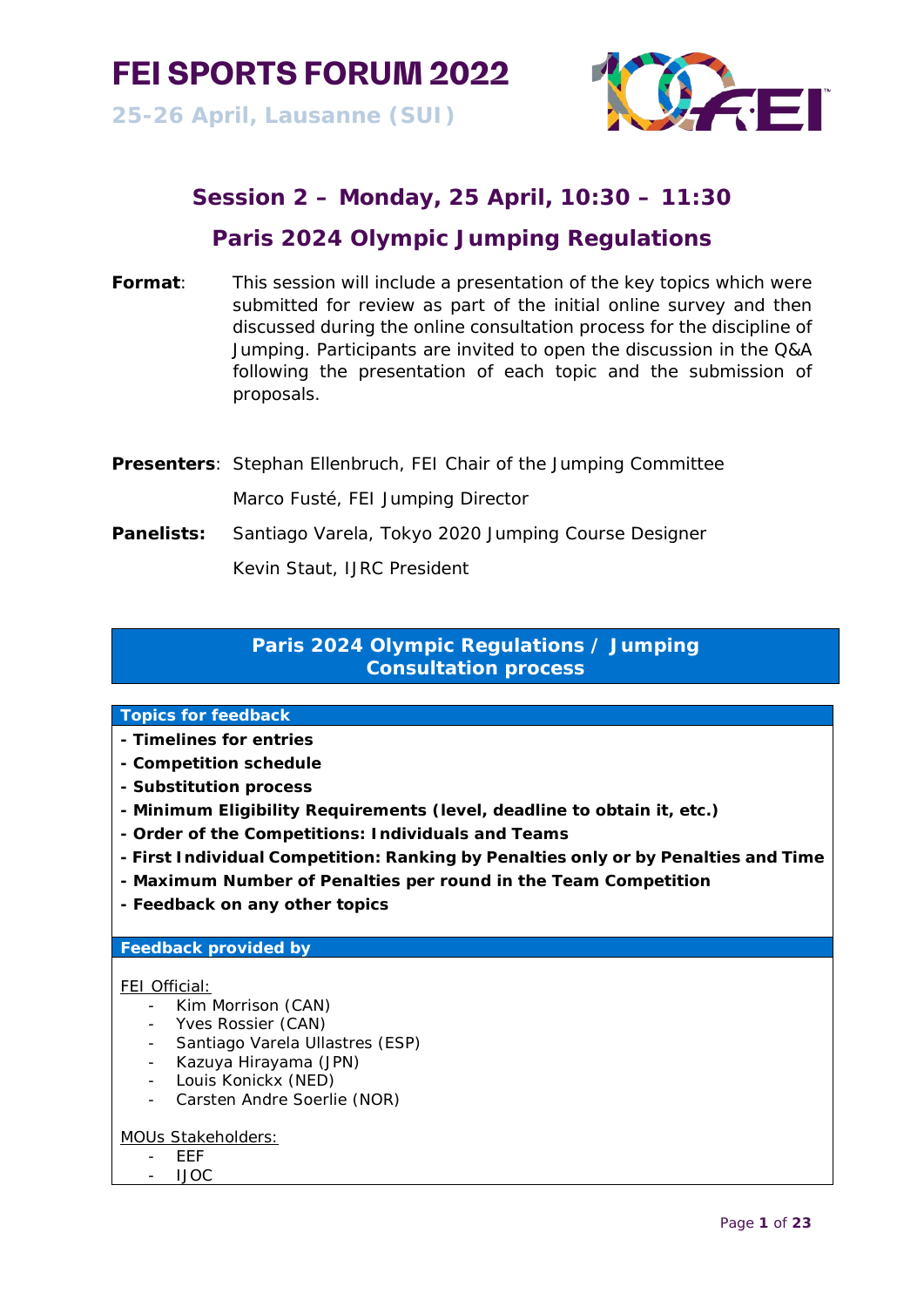**25-26 April, Lausanne (SUI)**



- IJRC
- JOC

## FEI Athlete:

- Matias Albarracin (ARG)
- Rodrigo Pessoa (BRA)
- Nicole Walker (CAN)
- Tiffany Foster (CAN)
- Ashlee Bond (ISR)
- Ra'ad Naser (JOR)
- Eugenio Garza Perez (MEX)

#### National Federation:

- ARG
- AUT
- BEL
- CAN
- CZE
- ESP
- EST
- FRA
- GBR
- GER
- GRE
- HUN
- IRL
- ISR
- ITA
- KSA
- MEX - NED
- POL
- POR
- SUI
- SWE
- USA

# **Timelines for entries**

**Feedback received online by the deadline of 15 February 2022**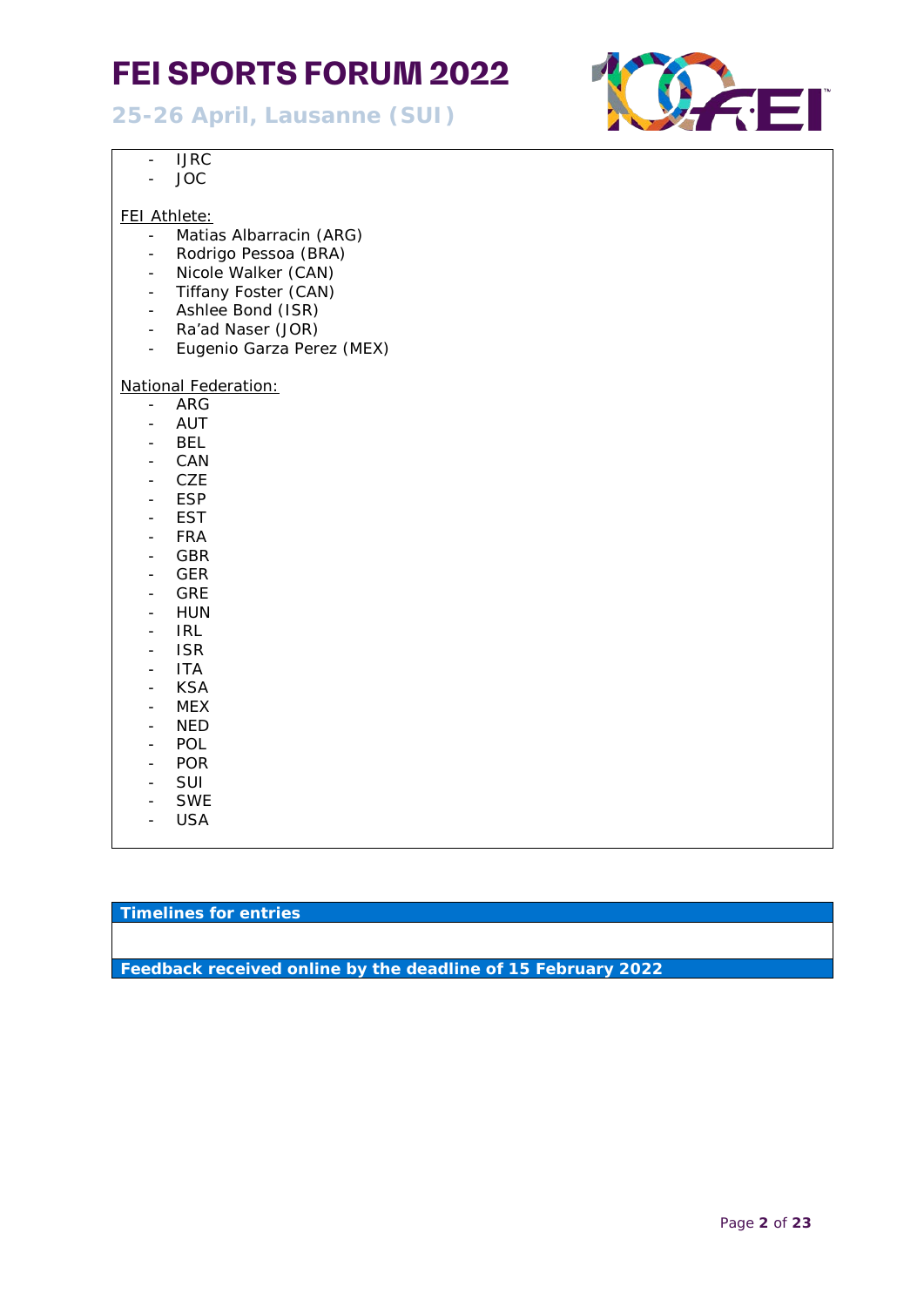**25-26 April, Lausanne (SUI)**



# National Federations and MOUs Stakeholders:

#### JOC, IJRC, EEF, HUN, IRL:

MERs deadline must be at least 8 weeks before the OG in order to allow enough time and equal conditions for preparation.

### IJRC, EEF, IRL, GRE, ITA:

The Nominated Entries stage shall either be omitted all together or be moved closer to the Definite Entries date and replacements shall be permitted until just before entering the Olympic village/stables.

### BEL, POL:

As close to the event as possible

### GBR:

The ability to submit definite entries within one month the Games (and ideally as late as possible) is important given the challenges of preparing both athletes and horses for peak performance.

#### FRA, GER:

As close as possible to the event; under no circumstances longer deadlines than in the past.

NED: 5 weeks before competition

ARG:

1 month before

# **Proposal to be discussed during the 2022 FEI Sports Forum**

The Jumping Committee notes that the Definite Entries will be a date set by the OC. The Nominated Entries deadline will be the same for all disciplines and should be 6 weeks prior to the Event (as it was for Tokyo, approximately 2 weeks prior to the Definite Entries date).

The Jumping Committee added that 12 riders and 12 horses must be declared at the Nominated Entries date and that as of that date, pre substitution changes can be made. At the Definite Entries date, 3 combinations and a reserve must be submitted and substitutions can still be made.

**Competition schedule**

### **Feedback received online by the deadline of 15 February 2022**

FEI Officials

Carsten Andre Soerlie (NOR):

There was in principle two different concepts in order to establish start lists, except for except for competitions there had a draw. The ground jury recommend a consistent establishment of the start lists only based upon reverse order of merit (penalties and time), even also for the team competitions.

The training session we recommend is done with the whole team for, let's say; 6 minutes and individuals without team will be drawn into groups of four. This system was used for 2021 CH-EU-S and created less problems.

Another action to reduce problems for the training session is to allocate one judge inside the arena.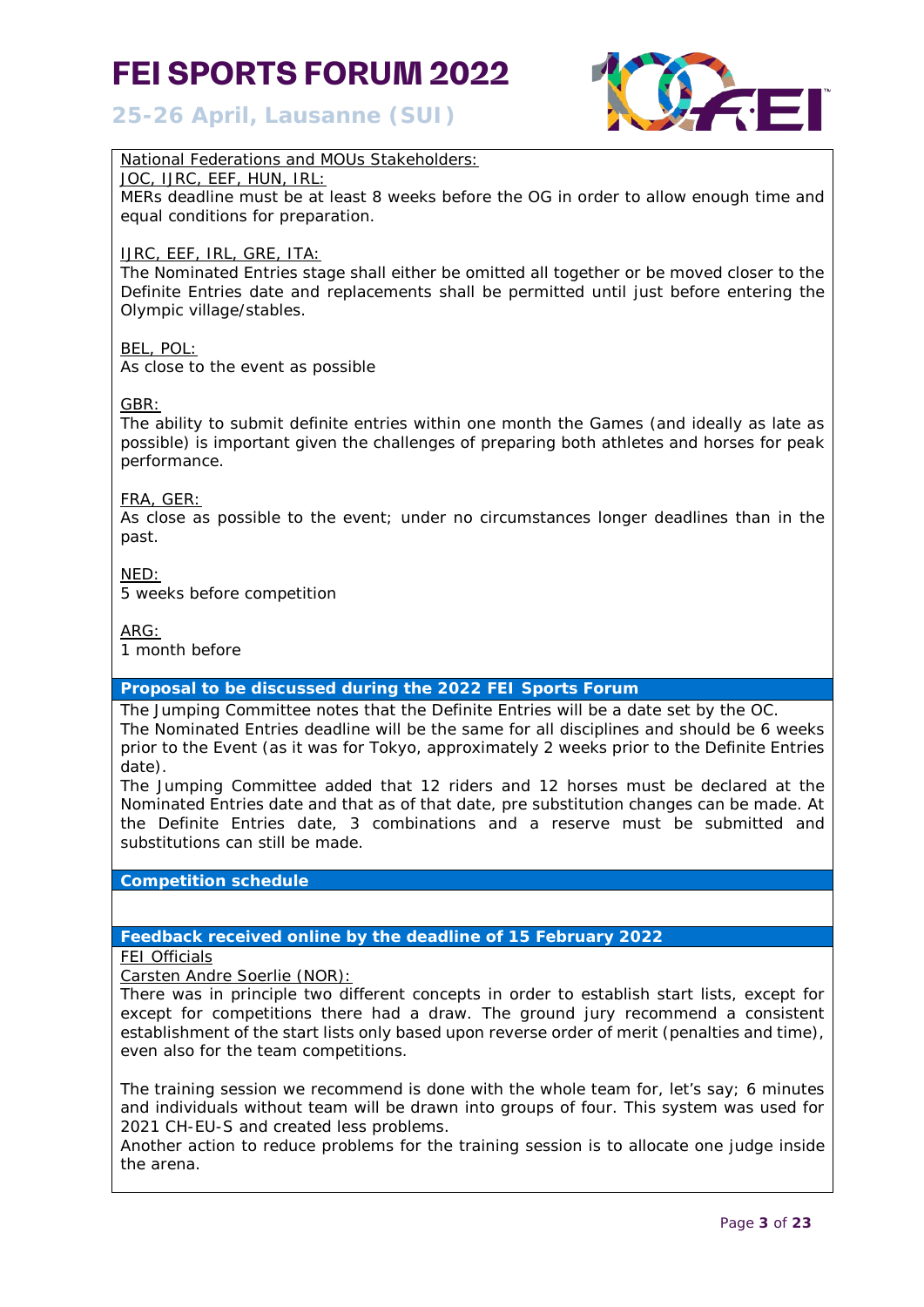**25-26 April, Lausanne (SUI)**



| The schedule/rules should clarify that tack allowed in training session is the same as for<br>competitions.                                                                                                                                                                                                                                                                                                                                                                                                                                                  |
|--------------------------------------------------------------------------------------------------------------------------------------------------------------------------------------------------------------------------------------------------------------------------------------------------------------------------------------------------------------------------------------------------------------------------------------------------------------------------------------------------------------------------------------------------------------|
| <u> Louis Konickx (NED):</u>                                                                                                                                                                                                                                                                                                                                                                                                                                                                                                                                 |
| 1st day: qualifier for individuals and teams over 1 round                                                                                                                                                                                                                                                                                                                                                                                                                                                                                                    |
| 2nd day: team final and individual qualifier over 1 round                                                                                                                                                                                                                                                                                                                                                                                                                                                                                                    |
| 3rd day: rest day                                                                                                                                                                                                                                                                                                                                                                                                                                                                                                                                            |
| 4th day: individual final over 2 rounds + evt JO                                                                                                                                                                                                                                                                                                                                                                                                                                                                                                             |
| NB: eventually 2nd individual round on 5th day                                                                                                                                                                                                                                                                                                                                                                                                                                                                                                               |
| <b>Santiago Varela Ullastres (ESP):</b>                                                                                                                                                                                                                                                                                                                                                                                                                                                                                                                      |
| The Team Competition must take place first whilst the Individual's Final must be the last<br>event. The rationale behind this idea is that, technically speaking, the order established<br>during Tokyo didn't take into account each competition's difficulty thus, it was almost<br>impossible to manage. If the team qualifier takes place on the first then it would be easier<br>to manage (it would come out almost on its own) if we take into account the stress levels<br>surrounding a team competition (i.e like at Barcelona Nations cup final). |
| If we establish a logical order, following the degree of difficulty it wuld be as follows:                                                                                                                                                                                                                                                                                                                                                                                                                                                                   |
| 1st case study                                                                                                                                                                                                                                                                                                                                                                                                                                                                                                                                               |
| 1st day: Team Qualifier Competition                                                                                                                                                                                                                                                                                                                                                                                                                                                                                                                          |
| 2nd day: Individual Qualifier Competition                                                                                                                                                                                                                                                                                                                                                                                                                                                                                                                    |
| 3rd day: Team Final                                                                                                                                                                                                                                                                                                                                                                                                                                                                                                                                          |
| 4th day: Individual Final                                                                                                                                                                                                                                                                                                                                                                                                                                                                                                                                    |
| If the 1st case study results impossible to follow, then the order should be as follows:                                                                                                                                                                                                                                                                                                                                                                                                                                                                     |
| 2nd case study                                                                                                                                                                                                                                                                                                                                                                                                                                                                                                                                               |
| 1st day: Team Qualifier Competition                                                                                                                                                                                                                                                                                                                                                                                                                                                                                                                          |
| 2nd day: Team Final                                                                                                                                                                                                                                                                                                                                                                                                                                                                                                                                          |
| 3rd day: Individual Qualifier Competition                                                                                                                                                                                                                                                                                                                                                                                                                                                                                                                    |
| 4th day: Individual Final                                                                                                                                                                                                                                                                                                                                                                                                                                                                                                                                    |
| National Federations and MOUs Stakeholders:                                                                                                                                                                                                                                                                                                                                                                                                                                                                                                                  |
| <u>IJRC, EEF, IRL, GER, GRE:</u>                                                                                                                                                                                                                                                                                                                                                                                                                                                                                                                             |
| The recommendation is to change the order of competitions, holding the Team Final<br>(a)                                                                                                                                                                                                                                                                                                                                                                                                                                                                     |
| before the Individual Final                                                                                                                                                                                                                                                                                                                                                                                                                                                                                                                                  |
| (b)<br>if 2.(a) is approved, then the following Jumping schedule is proposed:                                                                                                                                                                                                                                                                                                                                                                                                                                                                                |
| Da1 1 1st Vet check                                                                                                                                                                                                                                                                                                                                                                                                                                                                                                                                          |
| Day 2<br>1st Warm up                                                                                                                                                                                                                                                                                                                                                                                                                                                                                                                                         |
| Day 3 Team Qualifier                                                                                                                                                                                                                                                                                                                                                                                                                                                                                                                                         |
| Day 4 Team Final<br>-                                                                                                                                                                                                                                                                                                                                                                                                                                                                                                                                        |
| Day 5 Rest day *                                                                                                                                                                                                                                                                                                                                                                                                                                                                                                                                             |
| Day 6 2nd Vet check ** and 2nd Warm up *                                                                                                                                                                                                                                                                                                                                                                                                                                                                                                                     |
| Day 7 Individual Qualifier                                                                                                                                                                                                                                                                                                                                                                                                                                                                                                                                   |

- Day 8 Individual Final

\* Adding an extra rest day provides the horses with a better chance to recover after the team competition and adding a 2nd Warm Up will ensure a fairer individual competition. \*\* The 2nd Vet Check is important, so that should a horse be withdrawn from the Team competition for veterinary reasons, it will have a chance to return for the Individual Qualifier.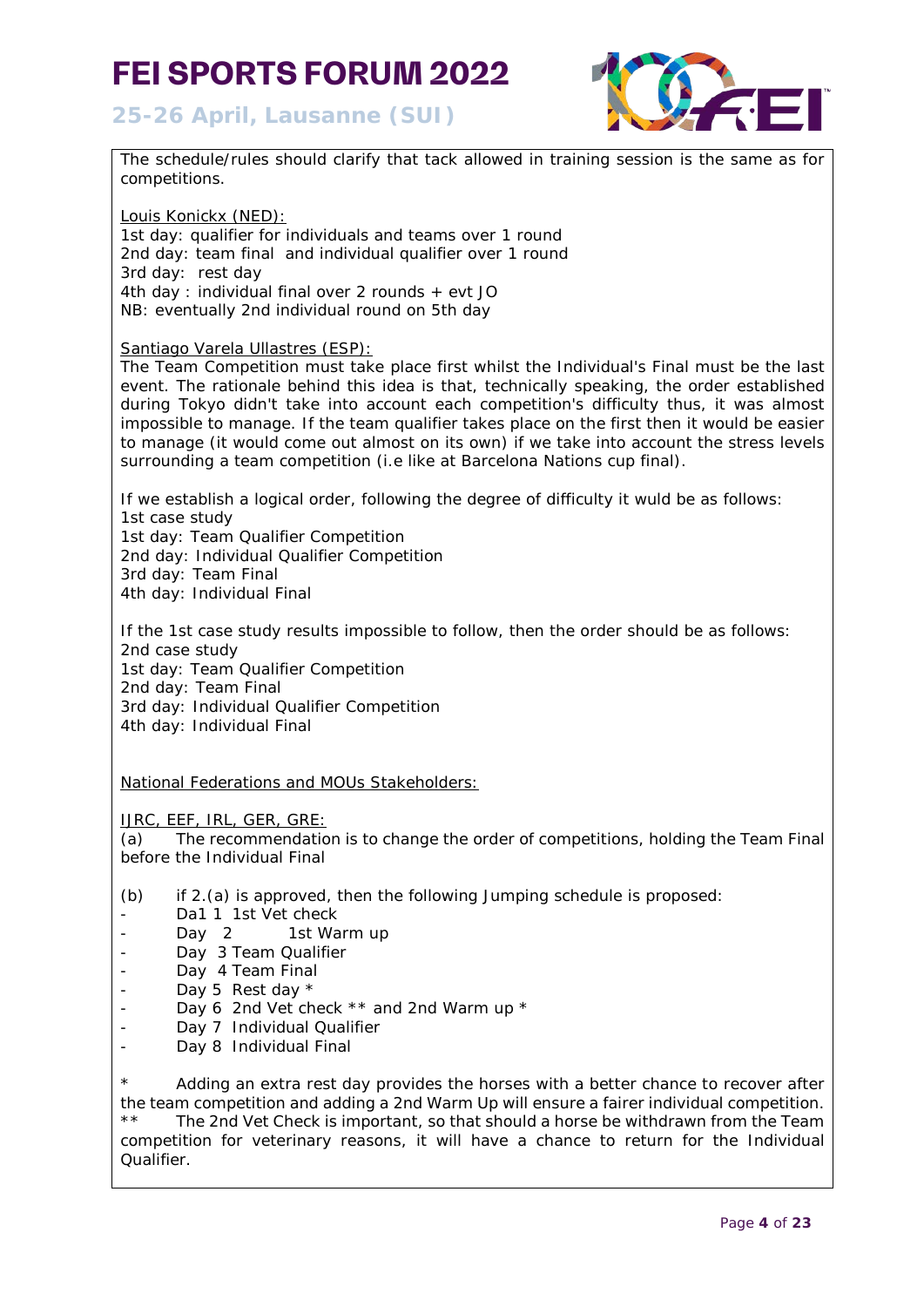

**25-26 April, Lausanne (SUI)**

(c) if 2.(a) is approved, and provided this is compatible with IOC Rules, it is recommended that possibilities be explored to save one day of competition, for example by merging or otherwise combining the Team and Individual Qualifiers for the following reasons:

- this will save one day of jumping for the horses and
- this will offer a more level playing field to all combinations, i.e. Individual and Team.

ISR:

Competition during day time and not in the evening.

NED, AUT, IJOC: OG previous format

SWE:

Warm-up 1st day: Team Qualifier 2nd day: Team Final 3rd day: Rest day 4th day: Rest day/ 2nd horse inspection / warm-up 5th day: Individual Qualifier / Re-inspection 6th day: Individual Final

Team competition before the individual competition. This helps the Chefs to manage their teams, make substitutions (where necessary) and always line up the freshest and readiest combinations on the way to the most demanding Individual Final, thus creating better competition and avoiding stress on tired horses.

MEX:

We think that if there is a possibility of having an additional qualifying competition, it would level the playing field.

USA:

The only comment would be the remove the day off between the Training Session and the First Competition if the schedule allows with the other disciplines.

*IJOC, JOC, CZE, ESP, POR, HUN, BEL, FRA, EST, ITA, POL: In favour of moving the Team Final before the Individual Final*

FEI Athletes

Rodrigo Pessoa (BRA):

*Team competition first Individual last ,* but most importantly totally against Teams of 3 (teams of 4 in round 1, teams of 3 in round 2)

*Tiffany Foster (CAN):* 

*The team competition should come before the individual final.*

**Proposal to be discussed during the 2022 FEI Sports Forum**

- The schedule suggested by the Jumping Committee is as follows:
	- Day 1 Horse Inspection
	- Day 2 Re-inspection / Training Session
	- Day 3 Team Qualifier
	- Day 4 Team Final
	- Day 5 Horse Inspection (in the evening)
	- Day 6 Re-inspection / Training Session
	- Day 7 Individual Qualifier
	- Day 8 Individual Final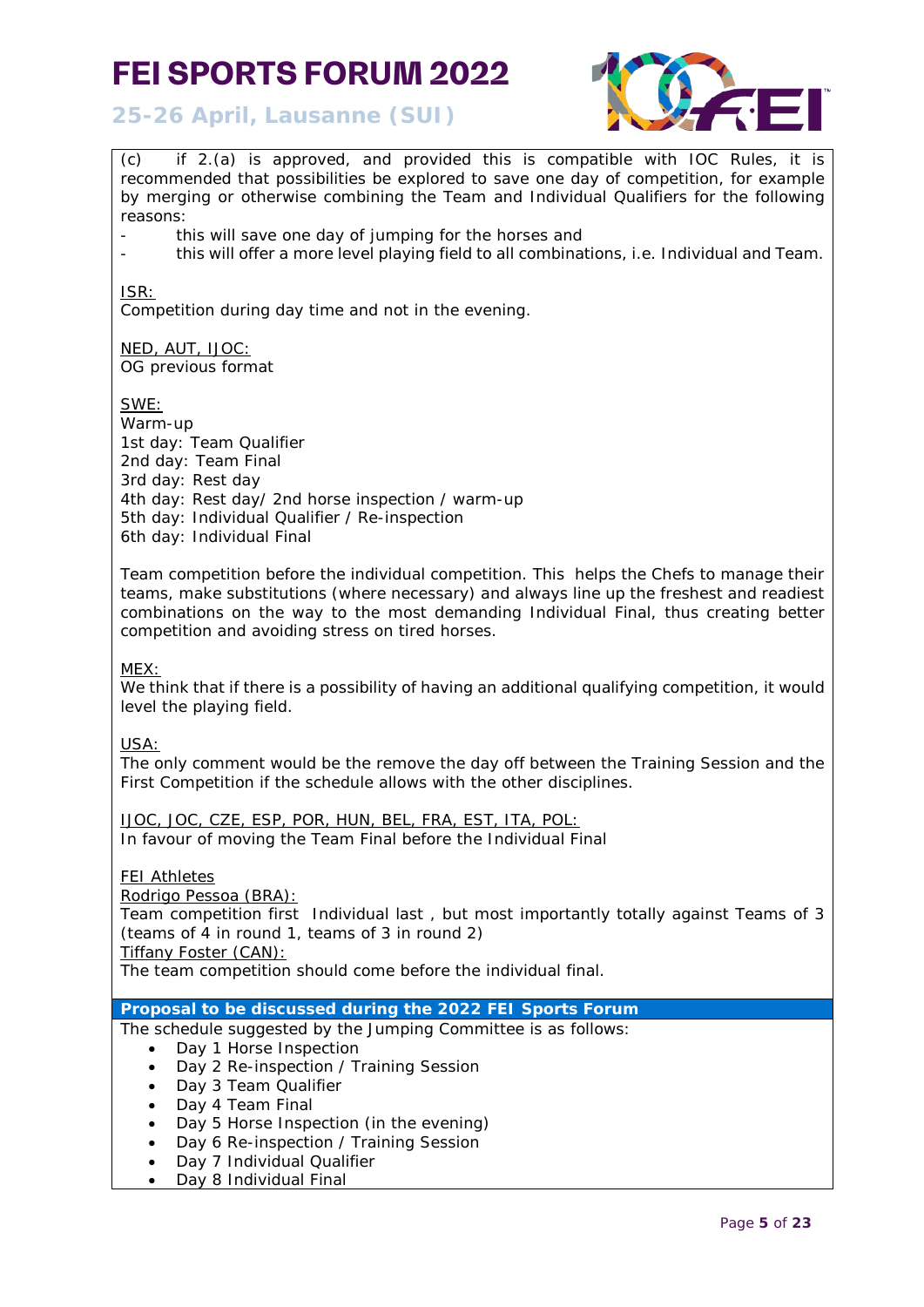**25-26 April, Lausanne (SUI)**



The Jumping Committee confirmed that the second horse inspection would be open to all 4 horses and that the first horse inspection should also be open to horses for both team and individual competitions.

# **Substitution Process**

#### **Feedback received online by the deadline of 15 February 2022**

**FEI Officials** 

Carsten Andre Soerlie (NOR):

If it's possible: Make it even clearer, in the rules, the difference between pre-competition changes and substitutions. Otherwise we find the text describing and it doesn't open for different interpretations. We will underline the importance of having pre-printed, dedicated forms to be used by the chefs, in order to get all necessary information. Could be made as annexes to the schedule/rule.

Louis Konickx (NED):

Keep substitution possibilities as they are (in view of horse welfare).

Santiago Varela Ullastres (ESP):

Case study 1

Before 1st day: Team Qualifier Competition (Pre-competition Changes) Before 2nd day: Individual Qualifier Competition (Pre-Competition Changes) Before 3rd day: Team Final (Substitution) Before 4th day: Individual Final (There will not be substitution at team level, only with riders qualified as reserves; i.e. if one of the qualified riders can't compete, then the first non-qualified will take its place)

2nd case study

Before 1st day: Team Qualifier Competition (Pre-competition Changes) Before 2nd day: Team Final (Substitution)

Before 3rd day: Individual Qualifier Competition (Pre-competition Changes)

Before 4th day: Individual Final (There will not be substitution at team level, only with riders qualified as reserves; i.e. if one of the qualified riders can't compete, then the first non-qualified will take its place)

Yves Rossier (CAN):

Important to be able to do so for Team competition but Teams must have available horses to substitute and this is only possible if Team competition happens first (i.e. to avoid horses having to be withdrawn because of injuries, sickness etc.

National Federations and MOUs Stakeholders:

JOC:

Substitutions allowed at the discretion of the Chef D'Equipe until the evening before the competition or for veterinary reasons until 2 hours before the competition

IJRC:

Substitutions should mean that principal substitutions must be facilitated and in this respect :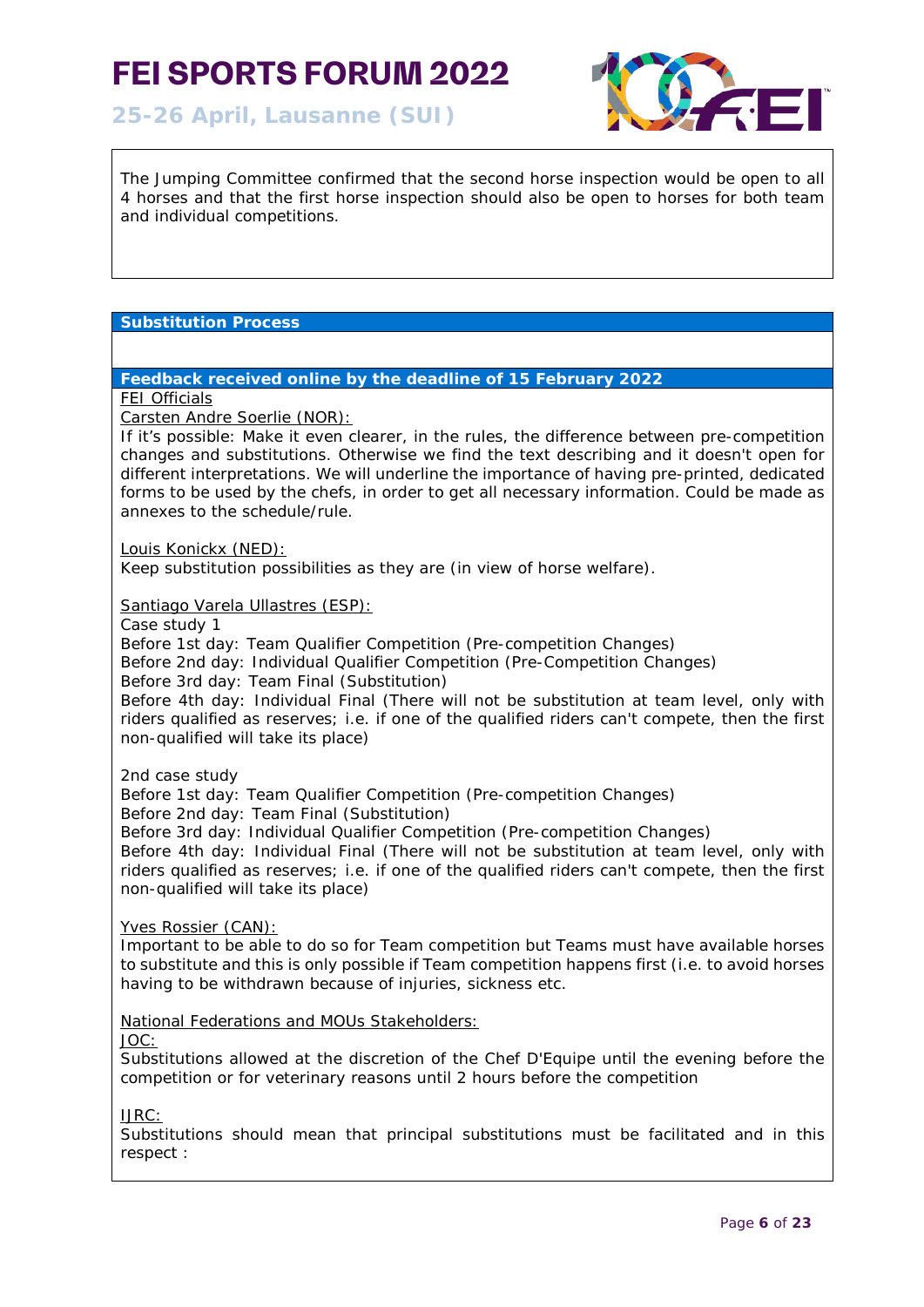

**25-26 April, Lausanne (SUI)**

(a) substitutions shall be allowed at the absolute discretion of the Chef d'Equipe until the evening before the competition and

(b) Substitutions shall be allowed for veterinary reasons at any moment.

(take the case of the Japanese Team in Tokyo when a horse over reached in the warm up). In such a case the reserve rider, who is usually always close to the warm up arena, could replace his/her team mate i.e 10/15 horses later and avoid the team from being eliminated.

## EEF, HUN, IRL, GRE, EST, ITA:

The recommendation is that as a principal substitutions must be facilitated and in this respect :

(a) substitutions shall be allowed at the absolute discretion of the Chef d'Equipe until the evening before the competition and

(b) substitutions shall be allowed for veterinary reasons until 2 hours before the competition.

### ESP:

The issue of substitutions is important because they can be made (for the team event, since there are three members) if there is an injury to a horse or rider on the test track prior to the competition

### SUI:

The only problem we had was the availability of the people involved in the process onsite (OC / FEI) or maybe it was as well a problem in the system that not everything was submitted immediately.

ARG:

Day before

### GBR:

We would propose that the requirement for medical or veterinary certificates be removed, permitting substitutions to be made for tactical reasons, at the discretion of the NF. The current system is not open and transparent, and it is potentially open to abuse. Substitutions should be allowed for any reason, or not at all, to protect the integrity of competition and ensure a level playing field for all participants.

We would recommend that substitutions should be permitted up to 1 hour prior to competition starting. As it stands, a minor incident occurring within the two-hour window risks a whole team being eliminated prior to starting.

All athletes who have competed for their nation at any stage (whether in the team qualifier or team final) should be awarded a medal if the team finishes on the podium.

## NED, POL, CAN:

up to 2 hours before competition

SWE:

Substitution for horse/rider combination between the first and second round of the team competition should be possible also without a Veterinary certificate.

### FRA, GER: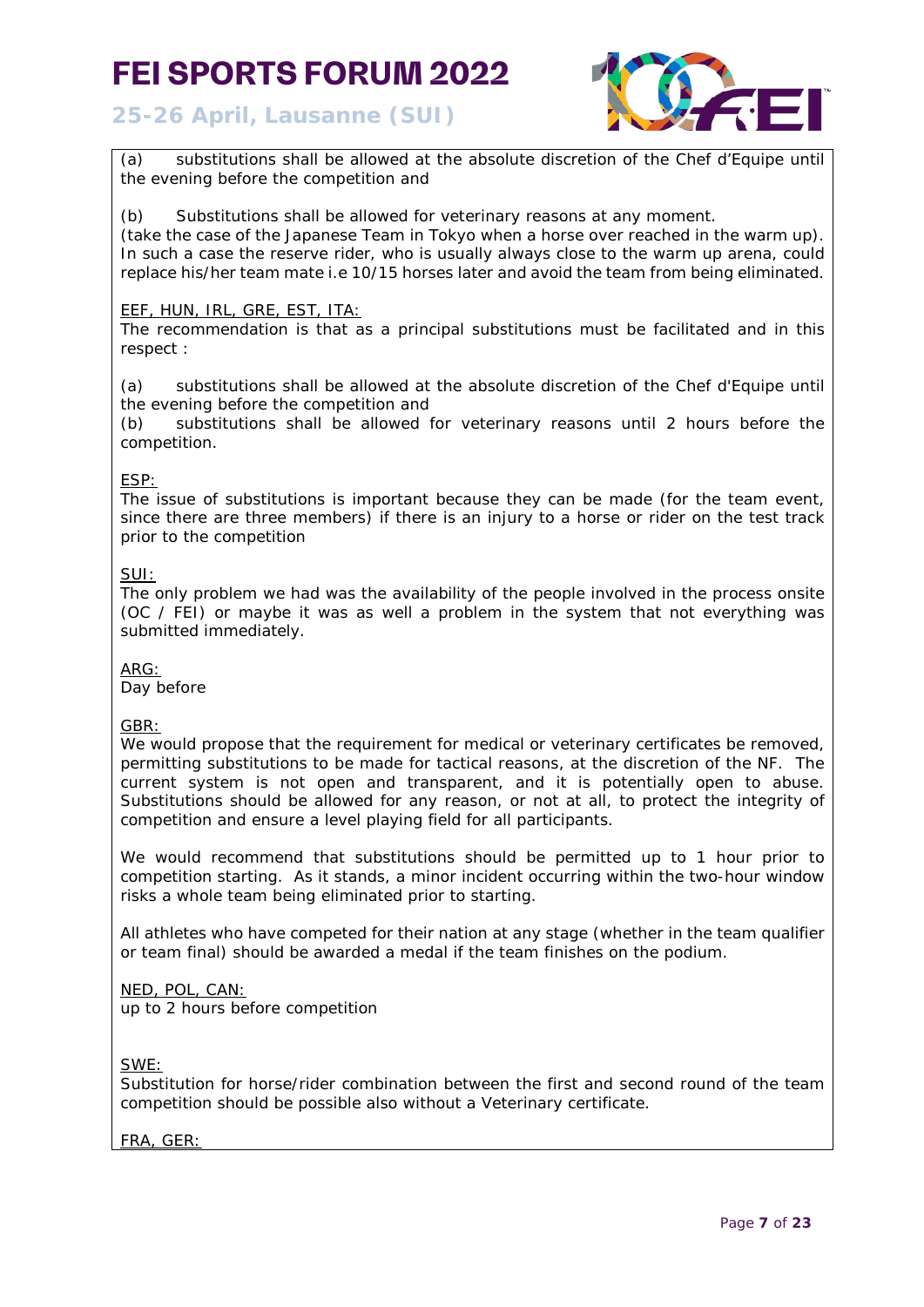

**25-26 April, Lausanne (SUI)**

Pre-competition change/substitution rules must be clearly defined beforehand. We need a guarantee that we can substitute Athletes/Horses until very shortly before the competition starts (less than 2 hours before the start of the competition).

Multiple pre-competition changes must be possible before travelling to the event without losing an accreditation because e. g. a deadline has passed.

If the competition format is changed to "Team before Individual Final", substitutions should be possible anyhow, i.e. also for the individual competition.

**FEI Athletes:** 

Ashlee Bond (ISR):

Can substitute between team rounds only if a horse is injured, can put in a different rider for the individual competition

Nicole Walker (CAN):

Allowed within 2 hours start of the team event

#### **Proposal to be discussed during the 2022 FEI Sports Forum**

The Jumping Committee confirmed that tactical substitutions are not allowed and the only possibility for a substitution is to have a veterinary or doctor certificate.

The event begins at the first horse inspection and only horses stabled at the Olympic stables can be substituted for the team competitions, the exact time is to be defined. However the Jumping Committee did emphasize the fact that the deadline will be very clear in the rules. Horses not having passed it can take part in the second horse inspection in order to take part in individual competitions. However horses cannot be substituted with horses located outside the venue who would not have taken part in the first horse inspection.

### **Minimum Eligibility Requirements**

Level, deadline to obtain it, special qualifying events, etc.

**Feedback received online by the deadline of 15 February 2022**

FEI Officials

Carsten Andre Soerlie (NOR):

Ground jury was lucky not having any fatal incidents, especially in the individual competitions. We are still of the opinion that too many horse/rider combinations was not prepared for an Olympic level. Qualifications should only be done at championships and games built at the same level and/or in specially assigned 5\* events.

NO "home" qualifications nor special qualification events should be accepted.

We recommend that in all qualifying competitions there is solely one chance to qualify. In many other sports they operate with minimum requirements (as us), but only one opportunity to be selected.

MER should be  $5*$  NC standard including water jump (WJ), as we see WJ broaden the test and demand a more complete combination (horse/rider).

Louis Konickx (NED): Cross of home qualifiers, including the rule that the president of the jury can allow 2nd attempt to the rider to qualify.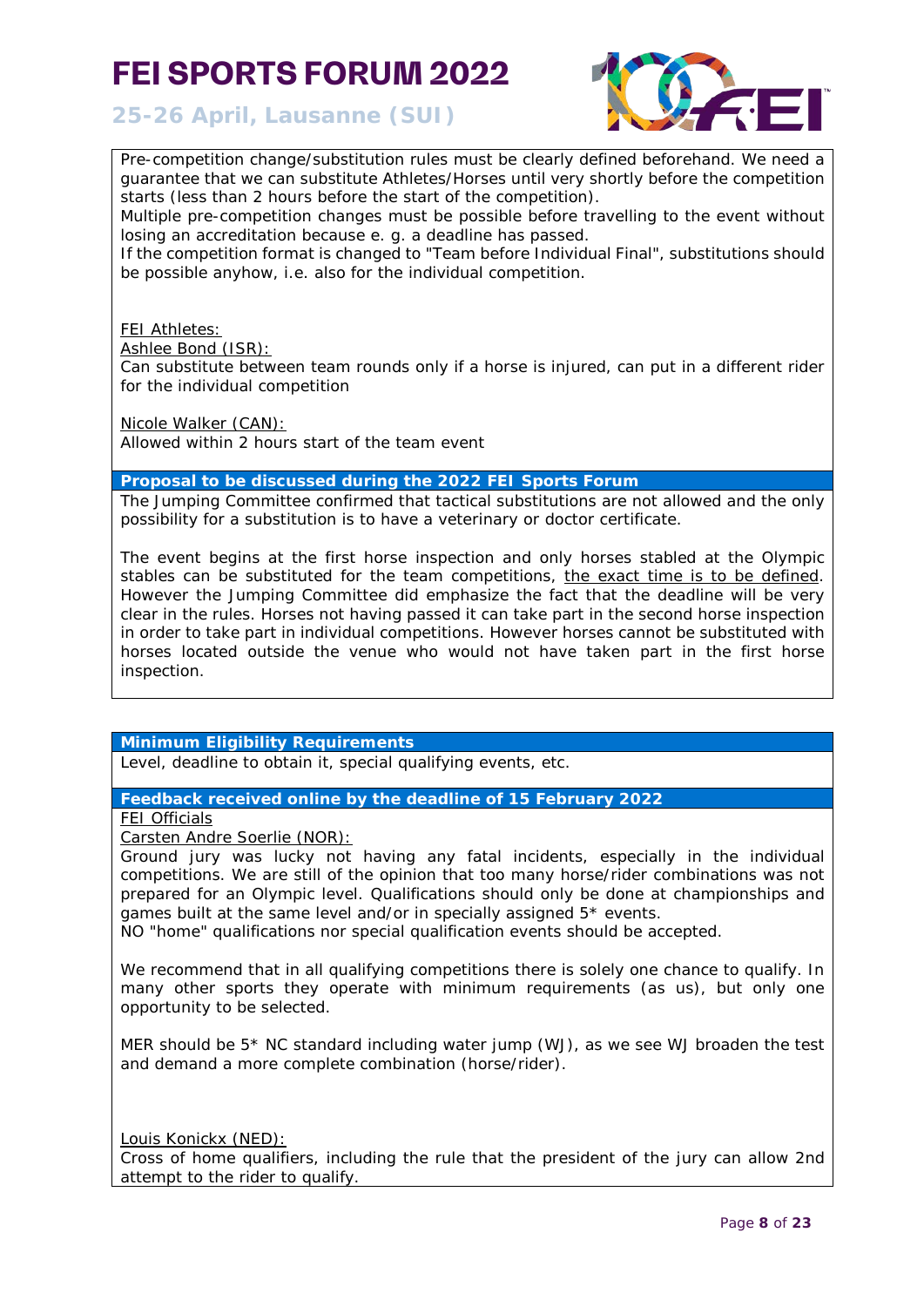# **25-26 April, Lausanne (SUI)**



Santiago Varela Ullastres (ESP): MER's must be obtained only at CSI/CSIO 4\* and 5\* therefore having all the competitors under the same conditions. Special MER competitions can't be allowed anymore. Yves Rossier (CAN): Qualifying events must be real competitions (CSI4-5\*) with correct specifications and not special qualifying events. Kim Morrison (CAN): To standards by April1 same year as event. Kazuya Hirayama (JPN): Minimum Eligibility was more difficult. I support to increase number of flags. But we have to consider of qualifying systems. National Federations and MOUs Stakeholders: JOC: All combinations must obtain their MERs at official FEI shows. MERs should be: i) 2 results with up to 8 faults at separate 5\* 1.60m ii) 2 results with up to 4 faults in  $4*$  1.55 m at separate  $4*$  shows and 1 result with up to 8 faults at 5\* 1.60 m iii) 3 results with 0 faults at separate  $3*$  shows in Nations Cup, Grand Prix or world Cup IJRC: (a) MERs must ensure a horse and rider combination's capability to jump an Olympic course: i. 5\* (Nations Cup - GP - WC - Major CHs) 1.60m - two results with up to 8 faults, at different shows and with technical requirements established by the FEI Jumping Committee (Combinations, water jump etc) ii. 4\* (Nations Cup - GP - WC - Major CHs) 1.55m - two results with up to 4 faults & one 5\* 1.60 result with up to 8 faults, with technical requirements established by the FEI Jumping Committee (Combinations, water jump etc) iii. or three results in  $3*$  show 1.50m classes with 0 faults, at separate shows, with technical requirements established by the FEI Jumping Committee (Combinations, water jump etc) iv. 3\* (Nations Cup - GP - WC) 1.50m - three results with 0 faults, at separate shows, with technical requirements established by the FEI Jumping Committee (Combinations, water jump etc) However for a large number of riders this is by far not enough. They are asking how somebody should jump an Olympic course when he hasn't managed to be clear in a 160 class before. They should require 5 x clear in 160 or at least 4 faults. (b) Deadline for obtaining MERs depends on a final decision on timelines (see 1. above), however such a deadline shall be at least 8 weeks before the OGs (c) Qualifying events have already been approved together with the Qualification System. However, there must be no special events allowed only for the purpose of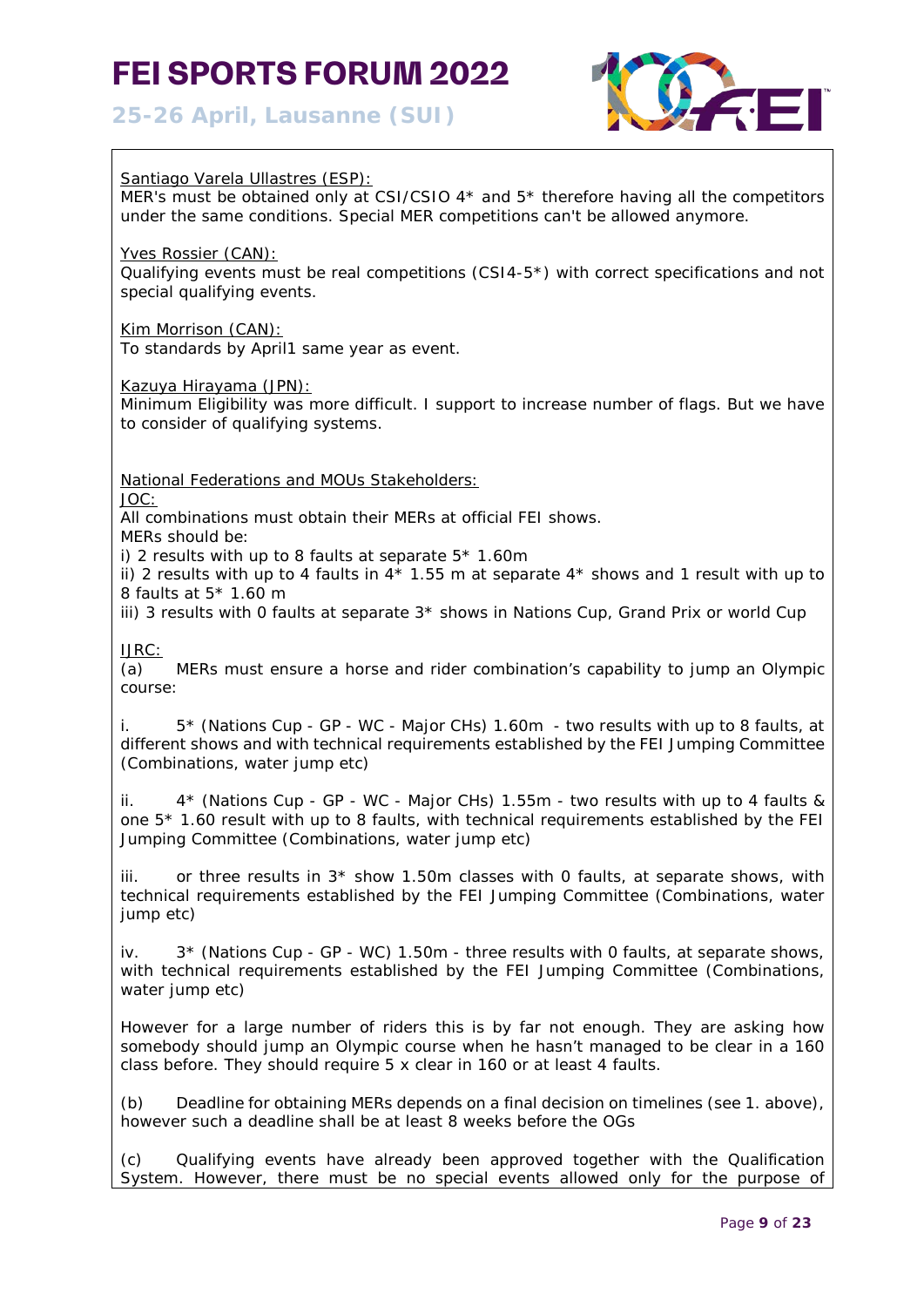



obtaining MERs. All combinations must obtain their MERs at official shows entered in the FEI Calendar according to the applicable Rules.

#### IJOC:

Current MERs are appropriate for the difficulty of Olympic Games. Qualifying events should be the same for all nations.

However requirements for courses should be revised, there are too many mandatory items to be followed and course designers at this level know how to make a good course. Special qualifying competitions should not be organised anymore.

### EEF, HUN, IRL, GER, GRE:

(a) MERs must ensure capability of combination to jump Olympic courses:

i. 5\* (Nations Cup - GP - WC - Major CHs) 1.60m - two results with up to 8 points, at separate shows

ii. 4\* (Nations Cup - GP - WC - Major CHs) 1.55m - two results with up to 4 faults & one result 5\* 1.60 with up to 8 points OR two results 3\* 1.50m with 0 faults, at separate shows

iii.  $3*$  (Nations Cup - GP - WC) 1.50m - three results 0 faults, at separate shows

(b) Deadline to obtain MERs depends on final decision about timelines (see 1. above), however such deadline shall be at least 8 weeks before the OGs

(c) Qualifying events are already approved together with the Qualification System. However, there must be no special events allowed only for the purpose of obtaining MERs. All combinations must obtain their MERs at official shows entered in the FEI Calendar according to the applicable Rules

### CZE:

Same system, 2 teams from group C

# ESP:

The certificates should be referred to four and five star events, the three stars should not allow to obtain this certificate

### ISR:

The current MER is slight difficult. It can be eased by deciding the 4 points at CSI4\* is ok. The deadline is ok. It would be great to have 3 special qualifying events in May-June 2024 to reach the MER.

### POR:

CSI/O  $3*$ , CSI/O  $4*$  and CSI/O  $5*$  - Until 8 weeks before the Games

## SUI:

MER must be fulfilled at competitions of equal level - be careful with accepting of extraordinary qualifying classes. Guidelines should be strictly followed or the difference between the riders in the first competition at the OG is too big, what makes it difficult for constructing a selective course without having a class that is too dangerous for some riders. OG must remain top sport.

Maybe an option would be to ask for a confirmation result in the current year of the OG, then you don't have those riders that fulfilled the criteria the year before. But it doesn't have to be too difficult neither as you don't want that the horses have to jump too much before the OG.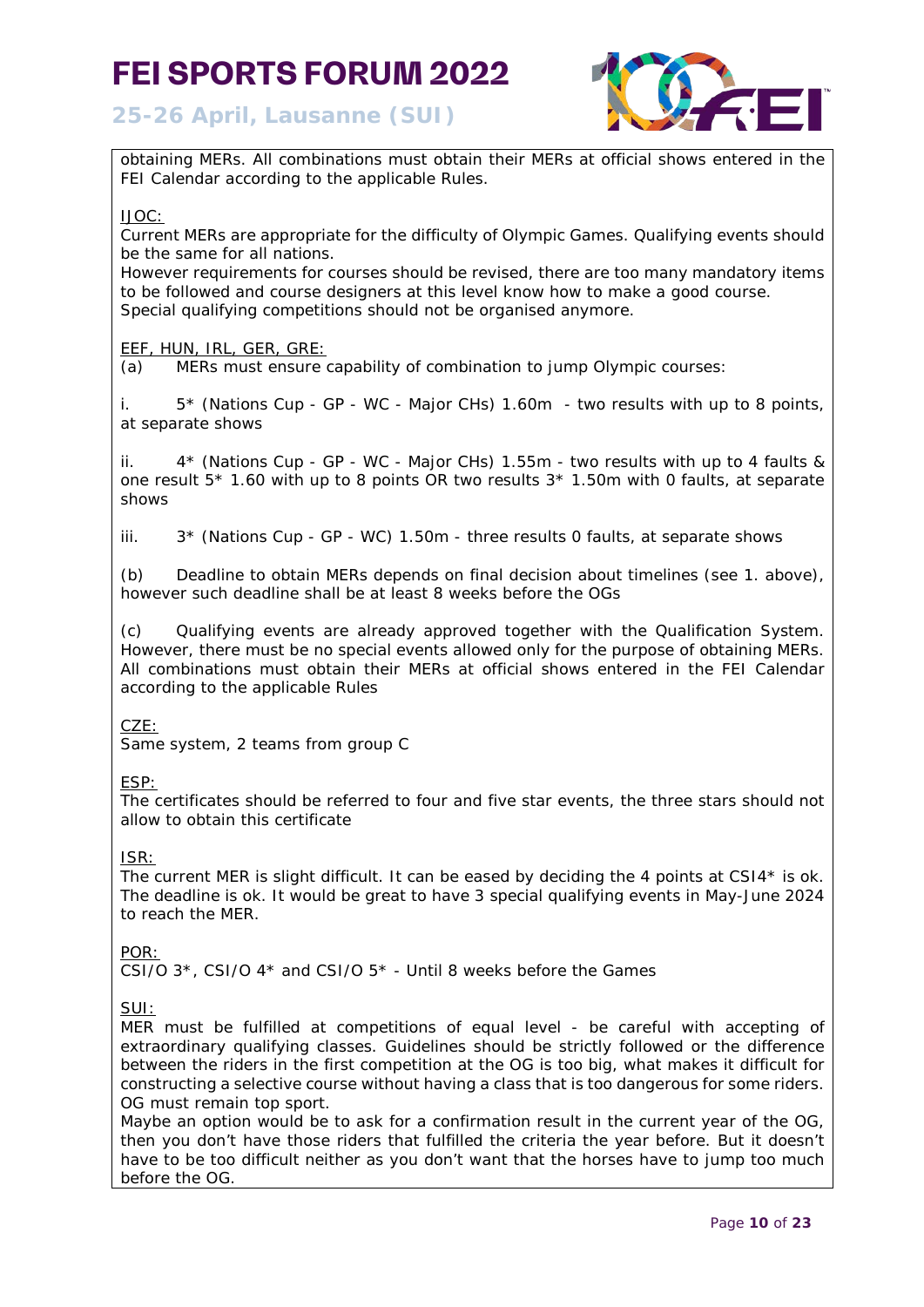**25-26 April, Lausanne (SUI)**



### ARG:

1 month before

#### GBR:

The deadline for FEI Certificates of Capability should be extended (as per the timeline for entries above). The extended deadline date of 21 June worked well for Tokyo.

MERs should not be at 3\* shows and most definitely not at special events like Hagen. Qualification should ONLY be at recognized at  $5*$  shows. Even this height is well below Olympic heights - also we only ask for one qualifying round.

We have concerns that to reduce the qualifying standard is a potential human and horse welfare issue. We should be asking for at least two single round clears. This is the least we should ask for in terms of eligibility for Olympic Games, demonstrating the responsibility of the FEI that they are looking for a higher competence level, also to encourage competitors from countries who are new to the competition to accumulate more experience.

The FEI should also be able to exercise their discretion and offer flexibility for National Federations to add competitions to the calendar where MER opportunities have been reduced, in exceptional circumstances, with a fast-track process for such requests.

#### IJOC, NED:

MER requirements Tokyo 2020 but skip the 3\* level as qualification

SWE:

CSI/CSIO3\* - three clear rounds in GP 1.50 or Nations Cup 1.50. After obtained 3 clear rounds one qualifying result in CSI/CSIO4\* is also required.

CSI/CSIO4\* - two rounds with max 4 penalties in 1.55 GP or Nations Cup 1.55 CSI/CSIO5\* - one round with max 4 faults in GP 1.60 or Nations Cup 1.60

It´s important that the MER is obtained in due time, around 2 months before the event. There has to be clearly marked MER competitions where there are more obstacles with a maximum height than stipulated in the rules. There should be an appointed person responsible to control each MER Event.

A double clear in Nations Cup should count as two results, not only one.

BEL:

A MER can only be obtained in "normal official shows', with the normal pressure of competition. Not at events specially created to obtain a MER, on for example on a Tuesday like a training

### AUT:

Too low now! MER should be only reachable in competitions at 1,60m - not produce bad pictures with riders and horses that haven 't the right level - it 's also against the welfare of the horse that riders which never competed at that level are qualified to jump over the Olympic Course and make a first trial there

### FRA:

MER must be high enough to ensure that only Athlete/Horse combinations that are capable to meet Olympic requirements can participate. MER must be achieved at regular CSI/CSI-W/CSIO competitions, not at separate special events. CSIO3\* need to be included to ensure that nations can qualify who might not be invited to 4-Star CSIOs.

To the FEI to nominate an expert from rider or course designer level 4 for all qualifying events: ensure sport levels are respected.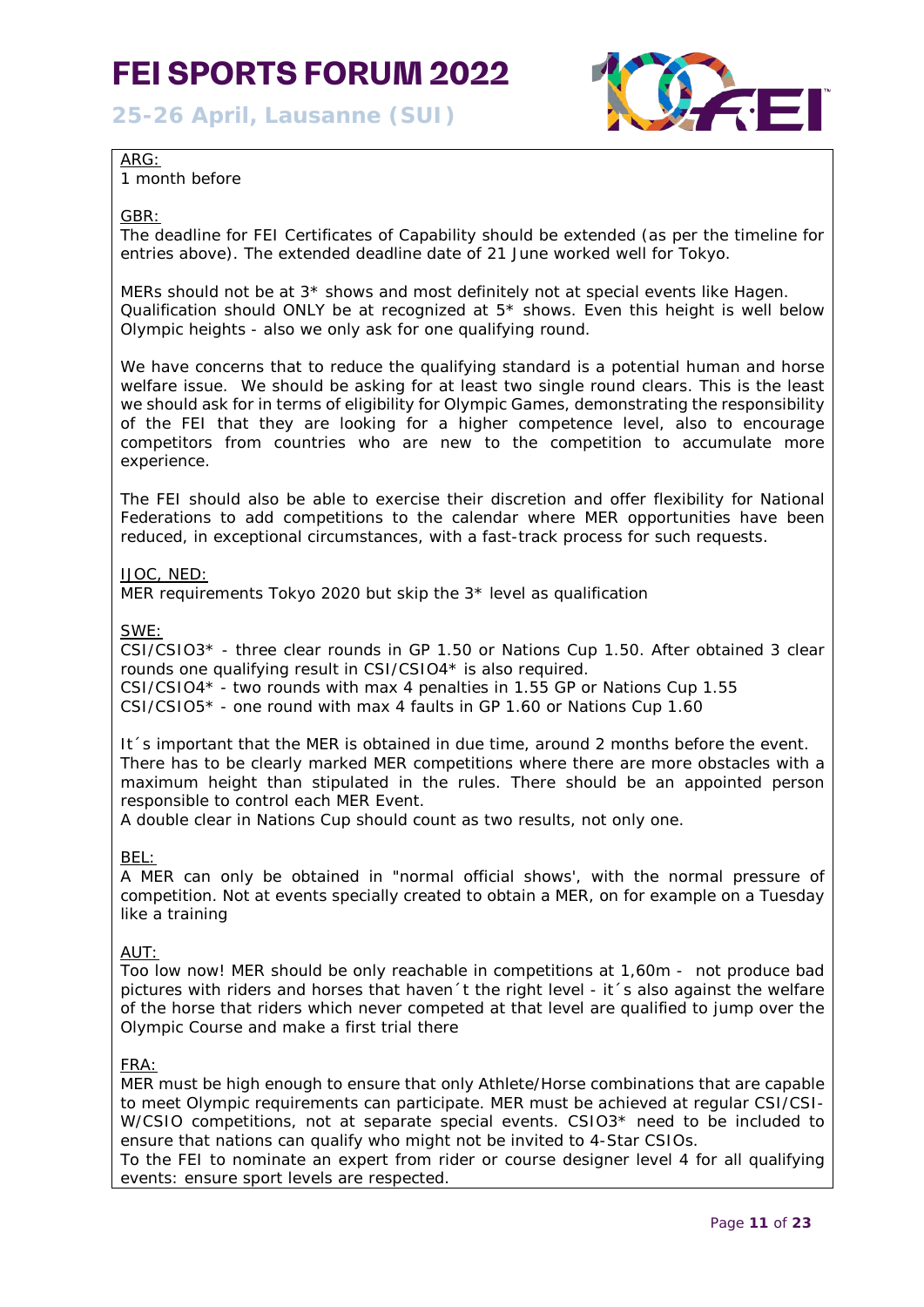**25-26 April, Lausanne (SUI)**



MER for individuals using ranking list on GP 1m55 or +. MEX: Only  $4^*$  and  $5^*$ . Clear rounds in  $4^*$ , max 4 penalties in  $5^*$ . Combinations should achieve the MERs at least twice and no special qualifying competitions.

## EST:

Deadline to obtain MERs depends on final decision about timelines, however such deadline shall be at least 8 weeks before the OGs

## ITA:

MERs must ensure capability of combination to jump Olympic courses, the deadline to obtain MERs depends on final decision about timelines, however such deadline shall be at least 8 weeks before the OGs.

Qualifying events are already approved together with the Qualification System. However, there must be no special events allowed only for the purpose of obtaining MERs. All combinations must obtain their MERs at official shows entered in the FEI Calendar according to the applicable Rules

#### USA:

We believe that the MERs that have been put into place for the World Championships are a good starting point and recommend that it be monitored this year to see if it will work for the Olympics (note: we understand that there may be challenges with the timeline and approving rules). It must also be noted that there may need to be more attention paid to events that hold MER competitions to be sure that they indeed meet the specifications.

Regarding Special Qualifying events, in principle, we are not in favour of special qualifying events. There is an element of competing in an actual competition with other competitors that adds a level of difficulty that cannot be replicated with a special qualifying event. However, we also understand that there may be exceptions. In these instances, the rules that have been adopted for special qualifying events for the World Championships should be adopted and it should be with extreme scrutiny that these events are approved.

Additionally, we encourage the FEI to analyse the MER process for each horse that competed in Tokyo and see where and when they earned their MER and compare to their performance in Tokyo to see if anything can be learned.

FEI Athletes:

Matias Albarracin (ARG):

Sometimes It's too hard for people who live in countries without international shows. Or international show but with enough stars. And the stars became for the money amount and the reality in some countries are different, even if the country have a team already qualified

Eugenio Garza Perez (MEX): Needs to be harder to obtain

Rodrigo Pessoa (BRA):

MER should be Clear in 5\* at least one time clear in 4\* at least twice. Special Qualifying events should not be allowed

Ashlee Bond (ISR): Jump clear in a 5\* Grand Prix 1/2yrs prior to the Olympics

Nicole Walker (CAN):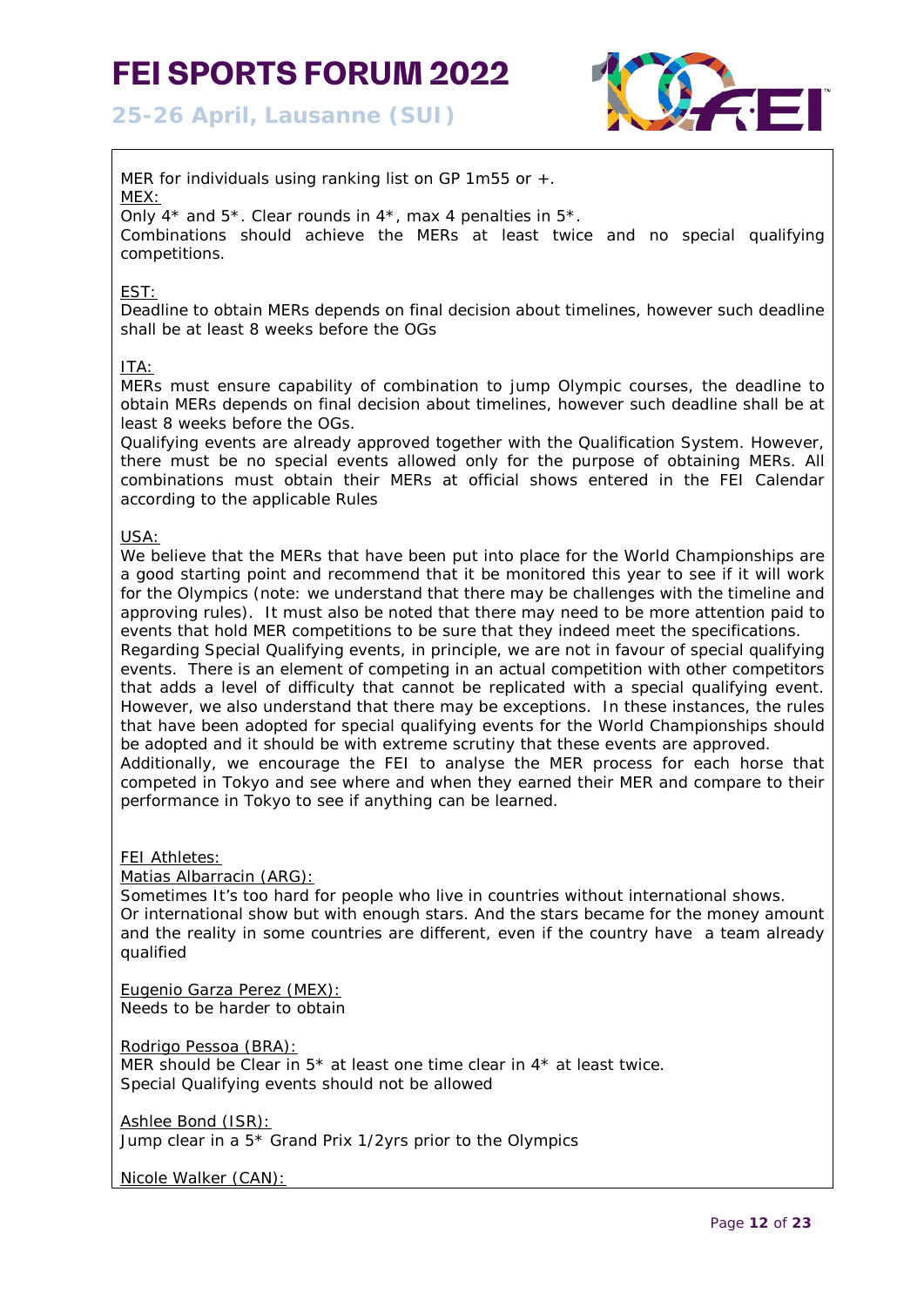**25-26 April, Lausanne (SUI)**



Clear in 4\* GP or above within 6 months

Tiffany Foster (CAN):

No special qualifying events. MERs should be obtained in regular competitions.

**Proposal to be discussed during the 2022 FEI Sports Forum**

Following the comments received and the discussions held during the consultation sessions, the Jumping Committee made three major proposals with regards to MERs:

- Competitions with a height of obstacles below 1m50 should not be included in the Olympic Ranking.
- Special qualifying competitions will not be allowed.

The Jumping Committee also suggest that MERs must be obtained based on the height of obstacles in selected competitions:

- Height of MER competitions: 1m55 or 1m60
- Number of MER results required: 3
- Max. number of penalties: 4 at 1m55, 8 at 1m60

# **Order of the Competitions: Individual and Teams**

**Feedback received online by the deadline of 15 February 2022**

FEI Officials

Carsten Andre Soerlie (NOR):

Both alternatives has its upsides and downsides. The format as it is, add an interesting aspect into the game, which is the tactical skills of the chefs. Personally I think it flavour the games and make it even more interesting to watch. (In soccer you see that selection of the tea, always get nearly the same media attention as the match itself.)

Louis Konickx (NED):

Teams first.

Santiago Varela Ullastres (ESP):

As mentioned above, there are two different options: 1st case study 1st day: Team Qualifier Competition 2nd day: Individual Qualifier Competition 3rd day: Team Final 4th day: Individual Final

If the 1st case study results impossible to follow, then the order should be as follows: 2nd case study 1st day: Team Qualifier Competition 2nd day: Team Final 3rd day: Individual Qualifier Competition 4th day: Individual Final

Yves Rossier (CAN): Team competition first, Individual competition to follow as Team competitions should not be as difficult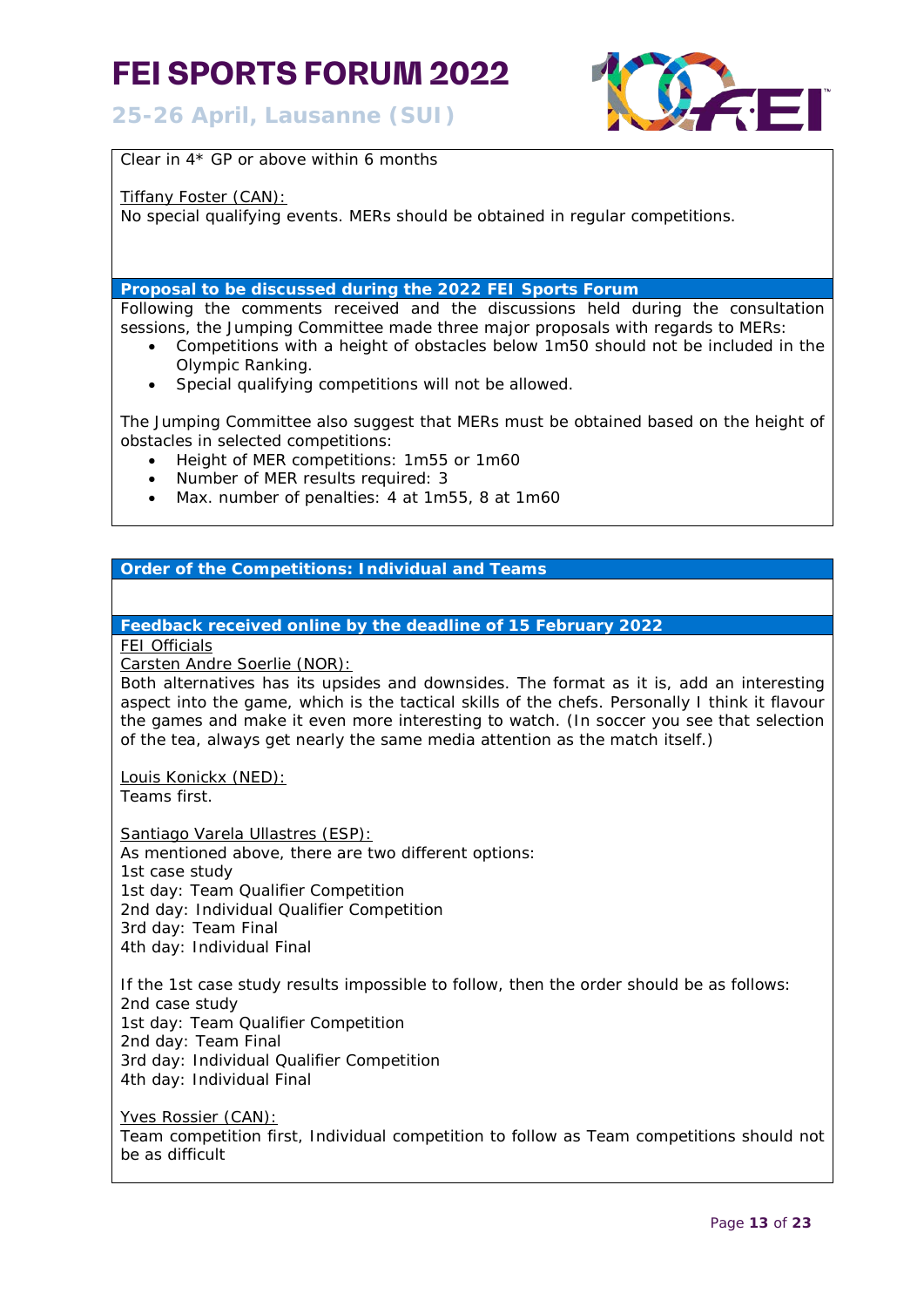**25-26 April, Lausanne (SUI)**



Kim Morrison (CAN): Team then individual

National Federations and MOUs Stakeholders: IJOC, JOC: In favour of moving the Team before the Individual.

IJRC, EEF, IRL, GRE, GER:

The order of competitions is that Teams shall compete before the Individual event (see also feedback on 2. Competition Schedule above) for the following reasons:

(a) this helps correct and progressive course designing: A Team Qualifier can be more inviting for teams with different levels from around the world. After that, courses will progressively become tougher to end up with the Individual Final as happens in all other Championships. (WEG; EU; Pan Am)

(b) it helps Chefs d'Equipe manage their teams, make substitutions (where necessary) and always lines up the freshest and readiest combinations while moving towards the most demanding Individual Final, thus creating a better competition and avoiding stress for tired horses

(c) the sport will be more exciting and fairer (see 2. Competition Schedule above) and will be in line with Olympic equestrian sports tradition

CZE, ESP, POR, SUI, NED, HUN, EST, POL, CAN: Teams first, then individuals

ISR, ARG: As it was in Tokyo.

GBR:

Team competition should take place before the individual. As there is no speed leg in which the combinations may warm up, it is a serious concern that those combinations with less experience at the highest level will go straight into the individual competition with not enough preparation at Olympic level.

This competition is supposed to be the ultimate challenge for the winning partnership, therefore jumping the team and coming out the best at the final individual day competition. Suggestions of 95 horses jumping is justified when there is plenty of time and arena availability to jump the horses. They are already stabled, with accommodation and accreditation provided for both riders, owners and grooms.

- 20 teams x 3 riders 60
- Individual riders 15
- Team reserve riders 20

1) The 35 Individual and team reserves jump before the team day one competition starts on TV. This will give a level playing field to all competitors of equal rounds jumped and help exotic partnerships towards the individual final.

2) TV First day for the team competition of 20 teams and 3 riders.

3) Classification of the team competition - 10 best teams to the following day's "team final". Classification of faults and time, also number of riders per team finishing as the schedule 2020.

4) Classification for the whole number of 95 starting riders by the FEI.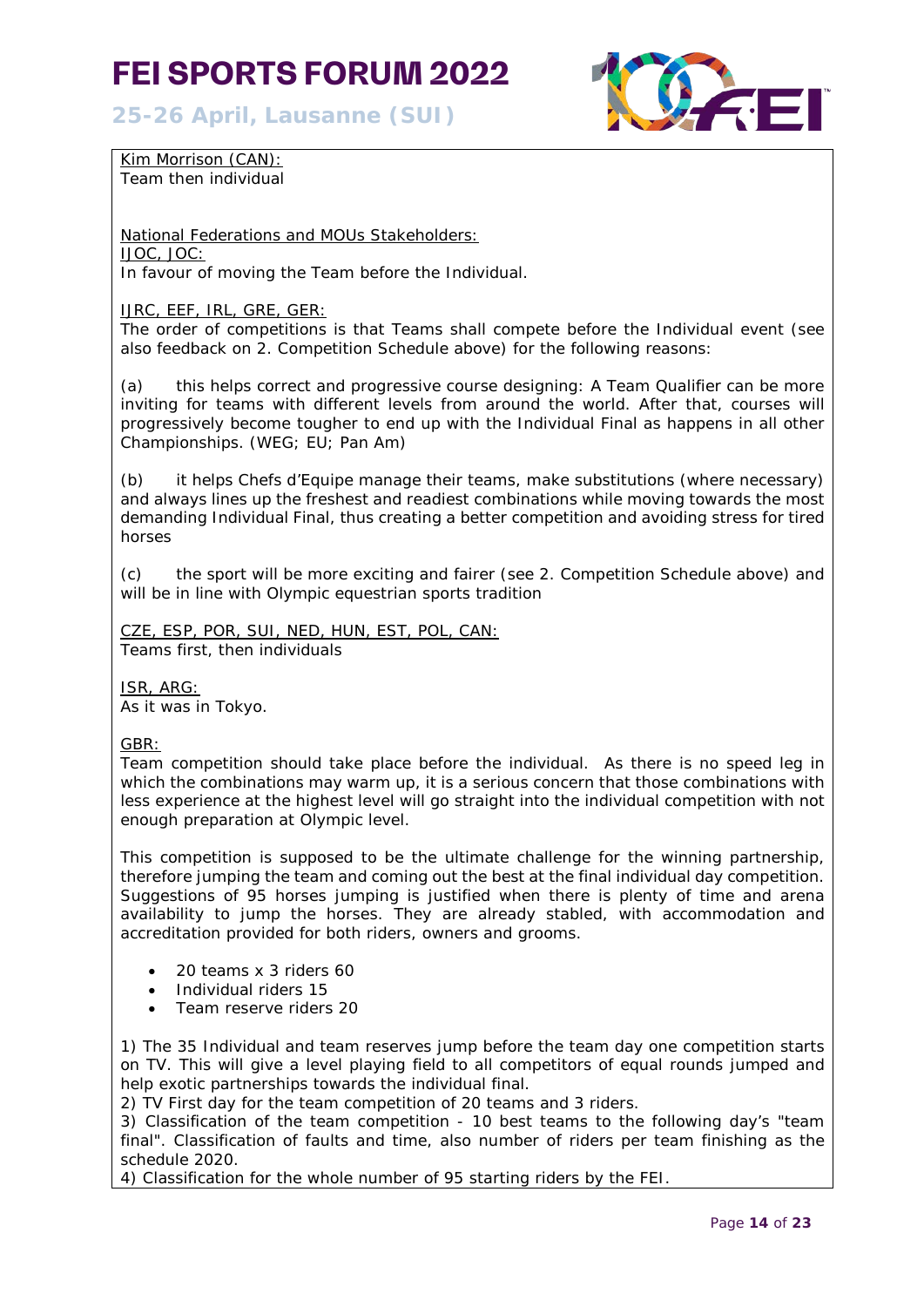# **25-26 April, Lausanne (SUI)**



5) The top 75 riders go to the first Individual competition day classified by faults and time. 6) Final Individual day top 30.

## SWE:

Teams competition before the individual competition. This helps the Chefs to manage their teams, make substitutions (where necessary) and always line up the freshest and readiest combinations on the way to the most demanding Individual Final, thus creating better competition and avoiding stress on tired horses.

BEL:

First the Team competition, then Individual competition. All individuals need also to participate at the Team competition.

# FRA:

Order of the competitions for Individual and Teams:

Teams before Individuals; as at past Olympic Games Individuals have to participate in the Team qualifying competition in order to guarantee a level playing field for all Athletes in the individual competition

All combinations for individual final must have compete at least one round of the team competition.

### MEX:

Teams first - Individual at the end. But we don't support having individuals not jumping anything for a few days after the Warm Up - Training Session

### ITA:

Our opinion is to invert the order of competitions, Teams shall be before Individual for the following reasons:

it helps correct and progressive course designing, Team Qualifier can be more inviting for teams with different level from around the world. After that, courses will progressively get tougher to end up with the Individual Final; it helps Chefs manage their teams, make substitutions (where necessary) and always line up the freshest and readiest combinations on the way to the most demanding Individual Final, thus creating better competition and avoiding stress on tired horses.

# USA:

There are varying thoughts when it comes to this topic. There are some that don't feel strongly one way or the other as they can see the pros and cons for each scenario; there are some who thought having the Team last was really exciting and there are some who felt as though the Individual was anticlimactic and that more rounds need to be jumped in order to be crowned individual Olympic Champion.

### FEI Athletes:

Eugenio Garza Perez (MEX): Unfair. Should be random or based on fei ranking not team ranking

Rodrigo Pessoa (BRA), Ashlee Bond (ISR), Nicole Walker (CAN), Tiffany Foster (CAN): Teams first, individuals second

**Proposal to be discussed during the 2022 FEI Sports Forum**

The Jumping Committee is in agreement with the Jumping community and is in favour of having the team competitions before the individual competitions.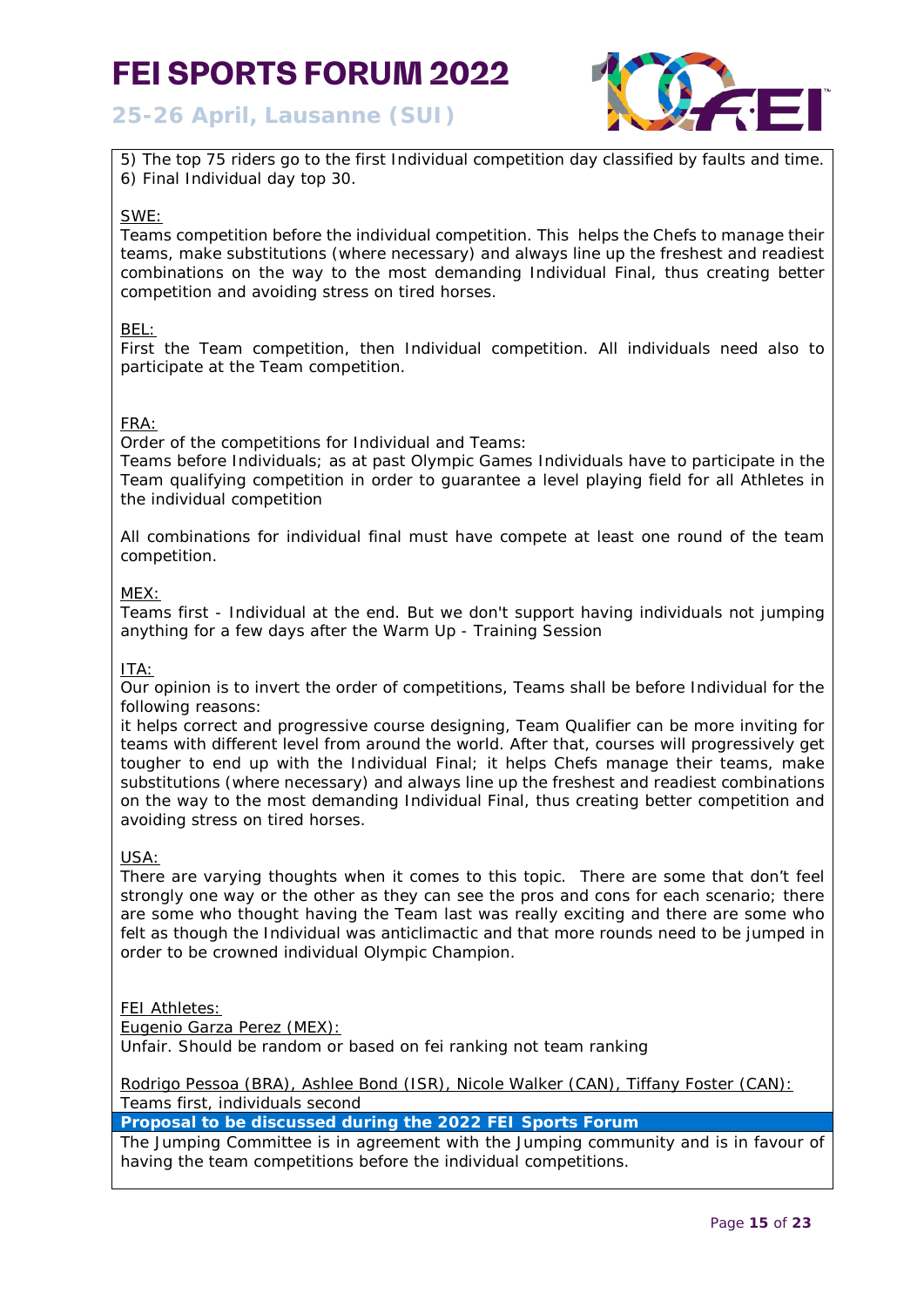# **25-26 April, Lausanne (SUI)**

**First Individual Competition**



# Ranking by Penalties only or by penalties and time **Feedback received online by the deadline of 15 February 2022** FEI Officials Carsten Andre Soerlie (NOR): For us it make more sense to have penalties and time, and we avoid the risk having tens of winners, which is not understandable for a broader public. Louis Konickx (NED): Only by penalties and in case of tie for last ranking positions by time. Santiago Varela Ullastres (ESP): With the new FEI rules ranking must be set following penalties and time Yves Rossier (CAN): penalties and times, Table A but not Table C Kim Morrison (CAN): Penalties and time Kazuya Hirayama (JPN): I support penalties and time.

National Federations and MOUs Stakeholders: IJOC: Table A against the clock.

JOC:

Ranking by penalties and time

### IJRC, EEF, GRE, EST, GER, IRL, ITA:

The ranking in the first individual competition is to be decided by penalties and time faults. This is the only way to determine the 30 best combinations qualified for the Final to start again at zero points and also the only way to fairly replace any drop outs from the Final with the next in the ranking order.

### MEX:

Penalties and Time. Using that ranking by penalties only will add confusion. When there are not enough clear rounds or if there are more than 30 clear rounds, then the time comes in play. So at the end, it's a penalties and time competition.

#### USA, POL: Penalties and time

CAN:

Olympics it should be different from a regular championship and it should be like a Table A and faults should not be converted to time in the first round. An Olympic jump off is exciting and won't happen with a traditional championship format.

# FEI Athletes:

Matias Albarracin (ARG):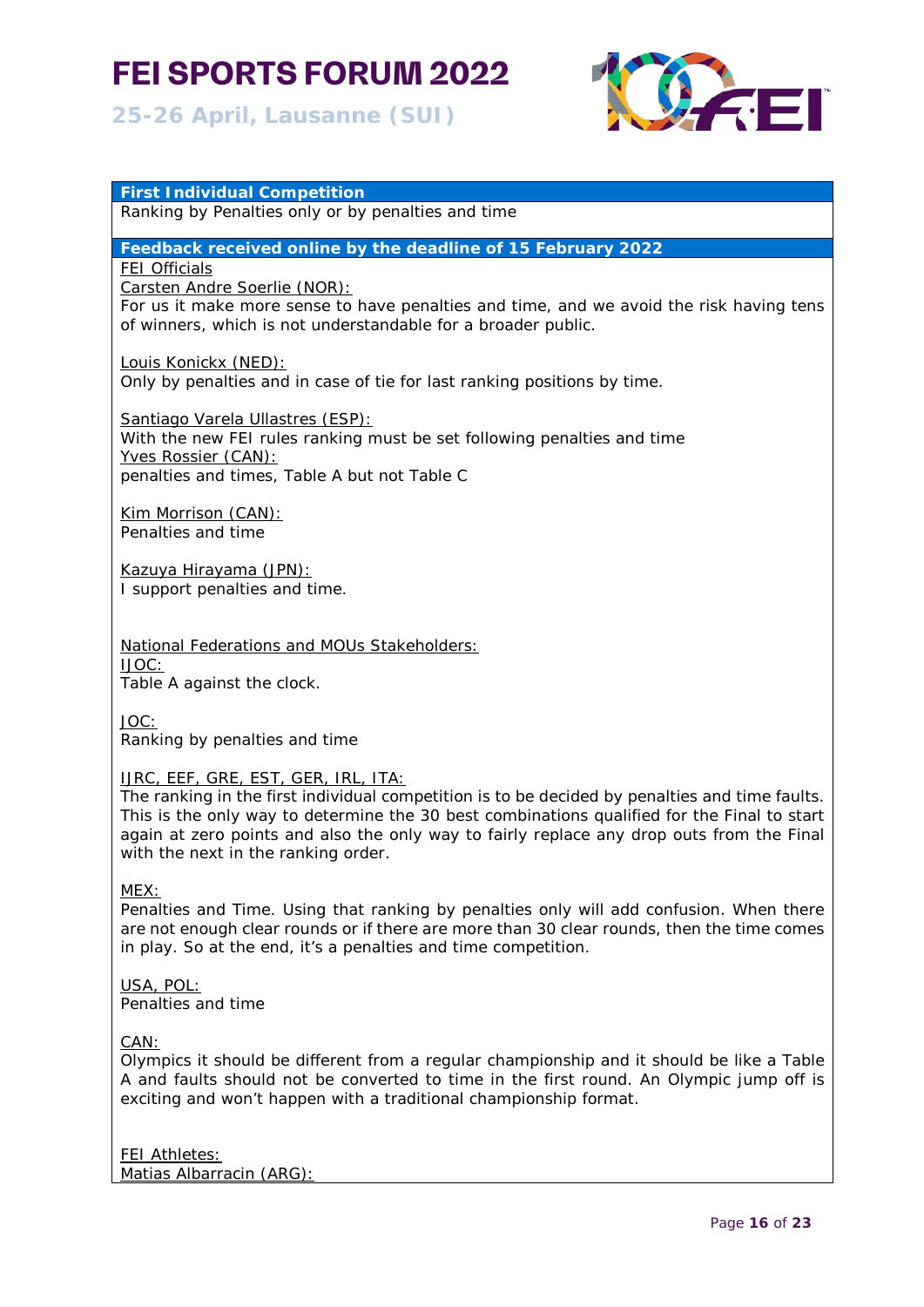# **25-26 April, Lausanne (SUI)**



Penalties is ok. Then jump-off.

Eugenio Garza Perez (MEX), Rodrigo Pessoa (BRA), Ashlee Bond (ISR), Nicole Walker (CAN), Tiffany Foster (CAN), Ra'ad Naser (JOR):

Penalties and time

# **Proposal to be discussed during the 2022 FEI Sports Forum**

The Jumping Committee is in agreement with the Jumping community and is in favour of having the first individual competition on penalties and time.

# **Maximum Number of Penalties per Round in the Team Competitions**

To be applied also in the case of retirement or elimination?

### **Feedback received online by the deadline of 15 February 2022**

FEI Officials:

Carsten Andre Soerlie (NOR):

This is entirely a political question.

Sport is very often cruel, and if you have a bad day as an individual competitor; the team are out of the game. (Ex. qualifications track and fields relays) This is easy to understand for the broad public, but though for the competitors.

#### Louis Konickx (NED):

Maximum of 4 knock downs/or 16 penalties is the maximum. Elimination for the athlete when this number is the case.

### Santiago Varela Ullastres (ESP):

I can't recommend to apply this new rule only for the OG without implementing it at normal CSI competitions. We will also need to observe how the new FEI Rule about time penalties will affect this idea.

#### Yves Rossier (CAN):

Competitor should be stopped on course if over 16 faults and a mandatory "retired/eliminated" score given to the Team

Kim Morrison (CAN):

 $20$ 

National Federations and MOUs Stakeholders:

JOC:

The JOC is in favour of elimination of any combination exceeding 20 faults

IJOC:

In case of elimination or retirement, the rider should be penalised of 20 additional penalties.

Add to the Jumping Rules that an athlete can be stopped if he obtains a certain number of points and this should apply to all competitions not only OG.

IJRC:

There is no doubt that we must avoid seeing badly ridden rounds and unpleasant scenes from combinations not capable of providing an acceptable performance (social licence).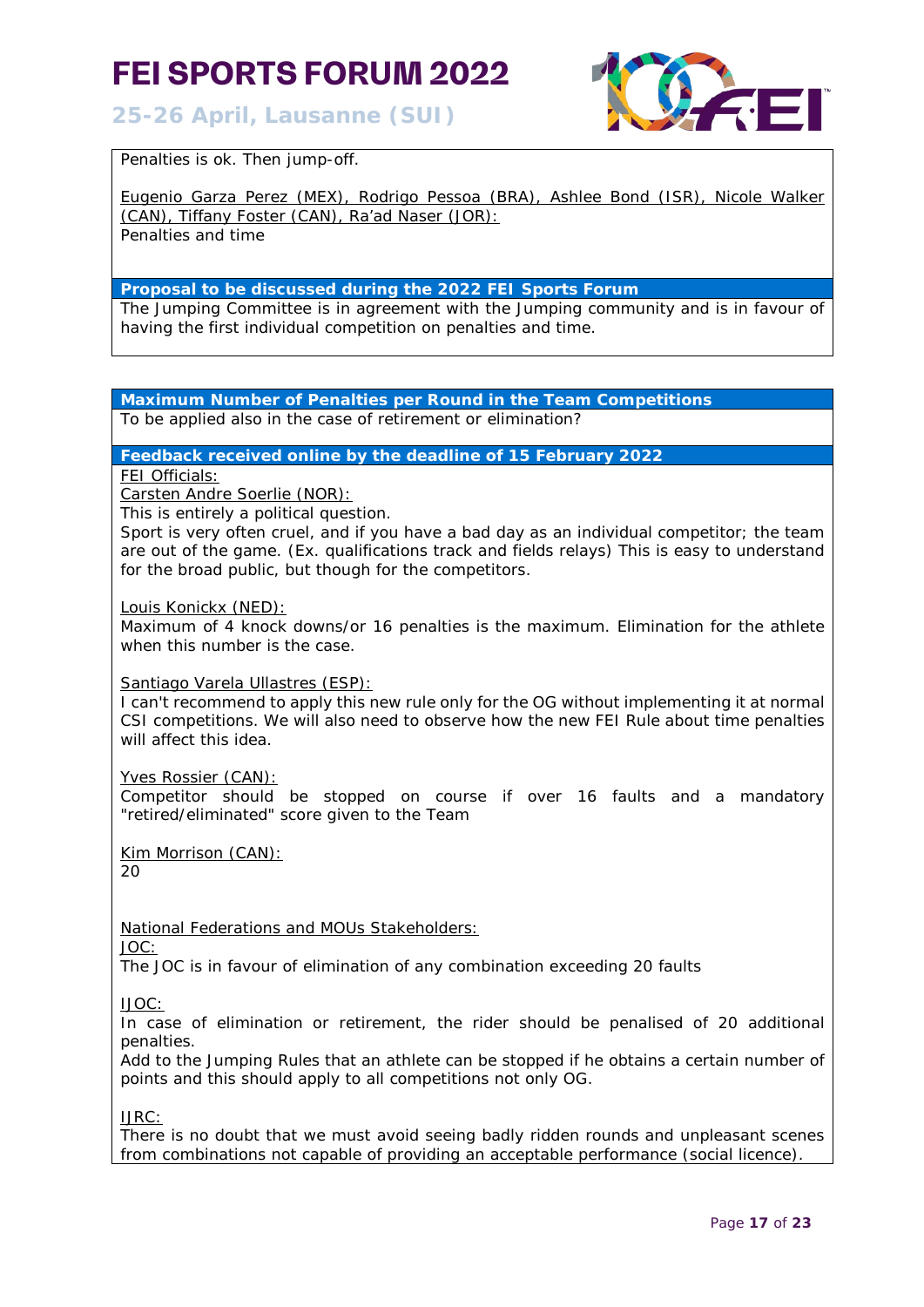**25-26 April, Lausanne (SUI)**



Considering however that the elimination of a rider results in the entire team's elimination, we wish to avoid weaker federations experiencing the humiliation inflicted by elimination. Considering that the current regulations add one fault for every second over the time allowed, we believe that the results seen at the previous Olympics cannot be used as a source of comparison. In fact, with these time penalties, an extremely high number of faults would probably arise in the event of a refusal.

We therefor propose elimination in the event of a horse and rider having more than 5 fences or 4 fences down and 1 refusal with the time not counting in this case.

In the event of images that are negative for our sport or overuse of a horse during the Team or Individual Competitions, the horse/rider combination should be eliminated and treated the same as if elimination was the result of two refusals or a fall.

It is important to establish the meaning of "negative imagines" for equestrian people.

EEF, IRL, GER, GRE, ITA:

The recommendation is against applying a maximum number of penalties per round in the Team Competition or to treat retirement or elimination any different than as per the existing Rules.

In respect of this discussion, we would like to recommend that any combination exceeding 20 jumping faults during the course (i.e. more than 5 fences or 4 fences and 1 stop, time not counting for this) in the Team or Individual Competition shall be automatically eliminated and treated the same as if eliminated due to two refusals or fall at all. This will allow all combinations a fair opportunity to jump in the OGs, while protecting the sport and the horses from :

(a) bad sport and images on TV

(b) unnecessary overuse of a horse when there is no possibility for a good result

(c) unfair and misrepresentative results for Teams and Individuals, should a maximum number of penalties be applied

Also

(d) elimination due to excess faults is also easier to understand for the non-equestrian spectators.

BEL:

Yes

AUT:

Ok

ESP:

It should be 20 points and not points for exceeding the time allowed. It will be necessary that this system has been experienced before in competitions prior to the OG

ISR: As it was in Tokyo

POR: 28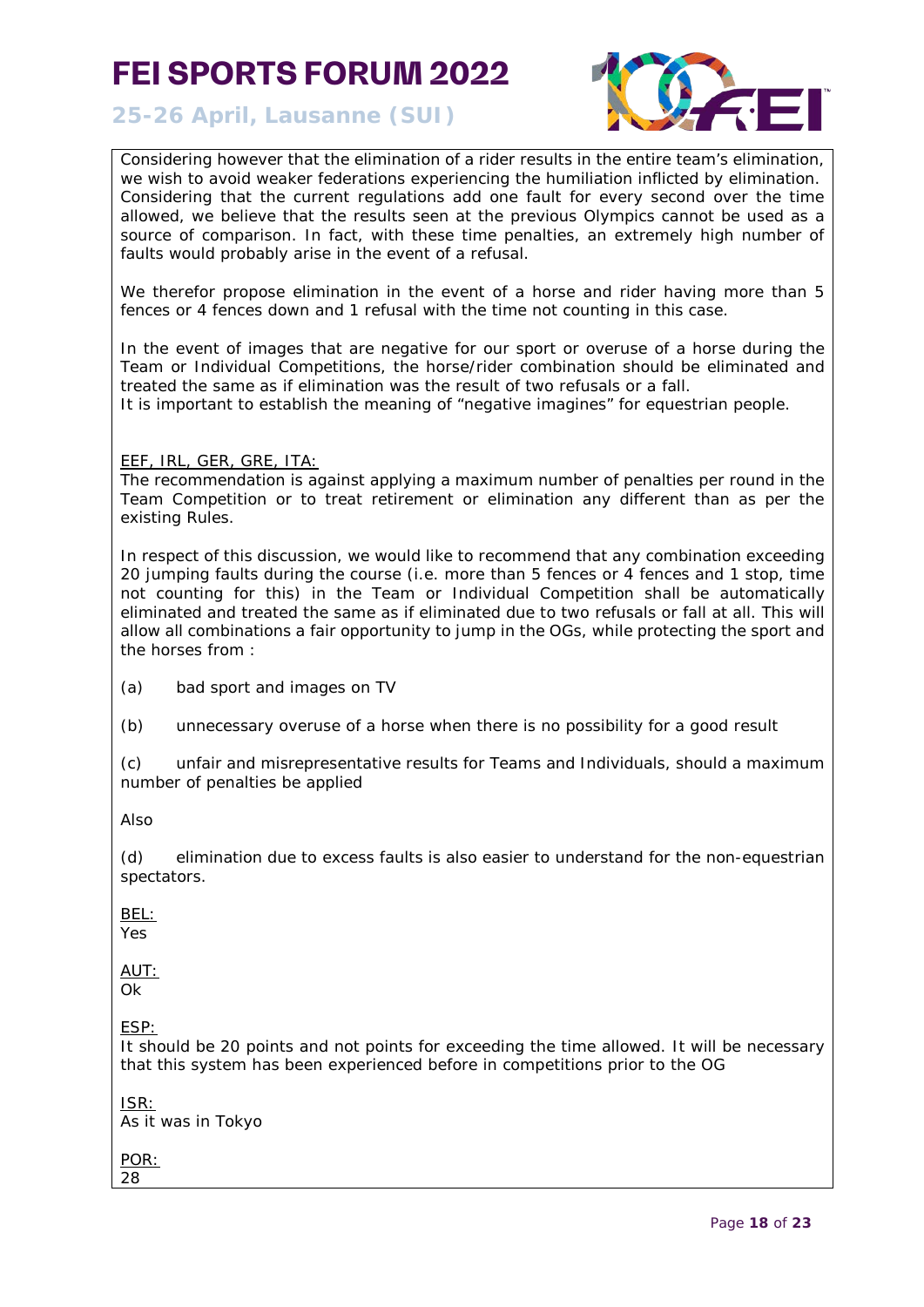**25-26 April, Lausanne (SUI)**



# SUI:

An option could be to give a rider that has been eliminated or that even doesn't have started the result of the worst rider that has finished the class plus adding some penalty points as we had it before. Then you still have an option if your team had for ex. 2 clear rounds plus 1 elimination.

# ARG:

20 points more than last results

# GBR:

We suggest keeping it as it is classifying by the number of riders in a team that finish as per the schedule. There is only interest in the Gold, Silver and Bronze medals.

# NED:

16 penalty points

# HUN, EST:

any combination exceeding 20 jumping faults during the course (i.e. more than 5 fences or 4 fences and 1 stop, time not counting for this) in the Team or Individual Competition shall be automatically eliminated and treated the same as if eliminated due to two refusals or fall at all.

SWE:

Elimination in case of more than 20 penalties.

BEL:

No maximum number of penalties to be applied.

FRA:

We do want to have a discard score in Jumping team qualification: more than 16pts.

USA:

There are again varying opinions on this topic. Some believe that a 16 fault maximum is a bit like the "Gong Show" and others believe that there needs to be an option for an athlete to pull up in the best interest of his/her horse without completely jeopardizing the team's chances. Additionally, it has been noted that the Ground Jury should be empowered to take action when there is an obvious horse welfare issue.

POL:

The scoring system should be structured in such a way that the competitor does not feel pressured to finish the course at any cost in a team competition. The Ground Jury should have the right to stop a ride exceeding 20 penalty points (not counting the time).

CAN: 25 faults for a VW or Elimination

FEI Athletes: Matias Albarracin (ARG): Same as Tokyo.

Eugenio Garza Perez (MEX), Ra'ad Naser (JOR): Yes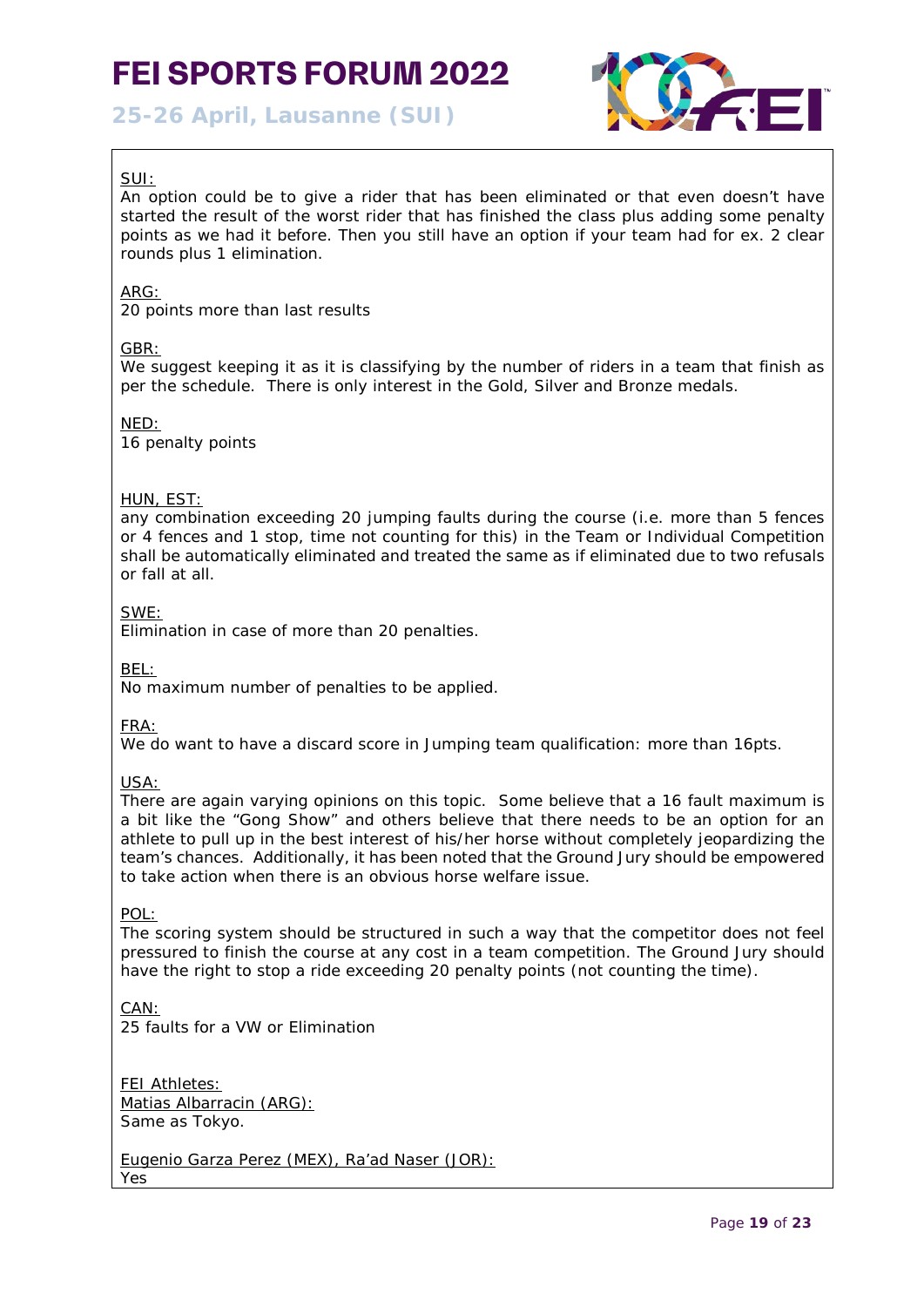**25-26 April, Lausanne (SUI)**



Rodrigo Pessoa (BRA): Elimination 16, retirement 32

Ashlee Bond (ISR): Lowest score of the class plus 4 penalties.

Nicole Walker (CAN): 20 faults

Tiffany Foster (CAN), The issue would not exist if there was a drop score.

**Proposal to be discussed during the 2022 FEI Sports Forum**

The Jumping Committee was not in favour of introducing a maximum number of penalties as this could lead to some strategies. However the Committee is in favour of having a rule for all competitions allowing the Ground Jury to eliminate a combination if it is not up to standard during the course. This will be submitted in the rule revision process.

**Feedback on Any Other Topics**

**Feedback received online by the deadline of 15 February 2022**

FEI Officials:

Carsten Andre Soerlie (NOR), Louis Konickx (NED):

To ensure the quality of officiating there should be one more judge appointed for OG. Today; if an incident happening, there are not enough judges in the box to have a legal set up according to the rules.

3 in the box

1 at the water

1 for sensitivity thermography, doubling with boot and bandage control

There should be an additional one to replace president in case of incidents, which could also double as liaison.

GJ+TD like the new format as it easier to understand and we are especially positive to the fact that individual and team are completely separated. Though we have concerns connected to horse welfare based on the vast range of performance level of the combinations. (see previous answers connected to qualification for OG)

Kazuya Hirayama (JPN): Supports the format used in Tokyo.

National Federations and MOUs Stakeholders:

IJRC:

We wish to emphasise that the vast majority of athletes believes that a team of four riders and a drop score is the format best suited for respecting horses and the athletes themselves (athletes under pressure when responsible not only for themselves but also for their partner the horse).

Riders' opinions on this subject are well-known.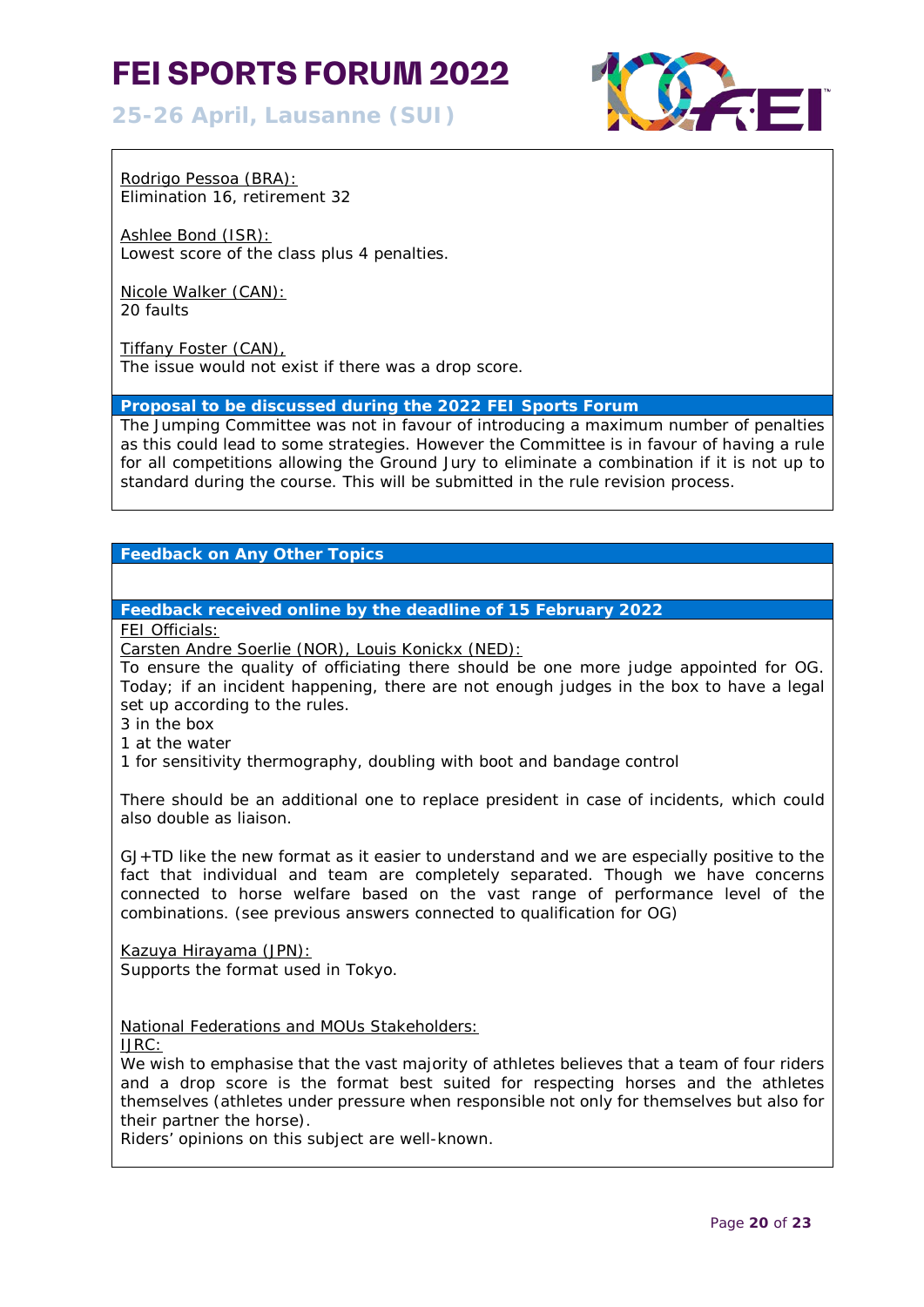

**25-26 April, Lausanne (SUI)**

Giving a couple the chance to jump only team or only individual competitions, would have the advantage of having fresher horses to same competitors and make a disadvantage to the others.

# SUI:

Switzerland still votes for the format of 4 riders. The arguments were presented and discussed at the FEI General Assembly by the NF and Steve Guerdat. Horse Welfare! Starting order for the Jump off should be according to the start list of the finals (team and individual).

Jump off for all the medals in Team and Individual Competition and not only for gold.

# ARG:

2 ROUNDS before individual competition, because the course designer can be a mistake or to build to strong the first one.

### GBR:

Regional qualification is not equal. In 2023 or the year before any Olympic Games there should be a Continental or another World Championships to bring all the countries together. Then the non-qualified countries in order of classification disregarding the qualified countries can qualify for the Olympics of that cycle.

# NED:

back to the old system with 4 riders and one discard score

SWE:

Elimination in case of more than 20 penalties in all competitions.

BEL:

If the possibility of a discard score (horse welfare) would be considered; why not 1 scratch score over de total of 6 team-rounds per country (3 riders/2 rounds)?

### AUT:

Team Quota Places that don't reach MER should be given to individuals.

FRA:

We are still in favour of team of 4 and competitions with 3 scores counting and 1 drop score.

Substitutions must remain under Chef d'Equipe decision. We do not support that it is under vet certificate as it is leading to dishonest declarations.

We are in favour of drop score in team competition in both qualifier and final. If that would not be accepted we definitely insist to have it at least for the qualifier. This is crucial to address Tokyo drifts and have any mediatisation and welfare of the horses.

### GER:

Olympic competition format:

if Teams of 3: no discard score

(We are in favour of teams composed of 4 Athlete/Horse combinations)

Our experience with a substitution in Tokyo from an organisational point of view: the replacement of an Athlete/Horse combination in Jumping went smoothly without complications.

The Individual Final should be one round against the clock with a jump-off against the clock; all Athletes start on zero penalties.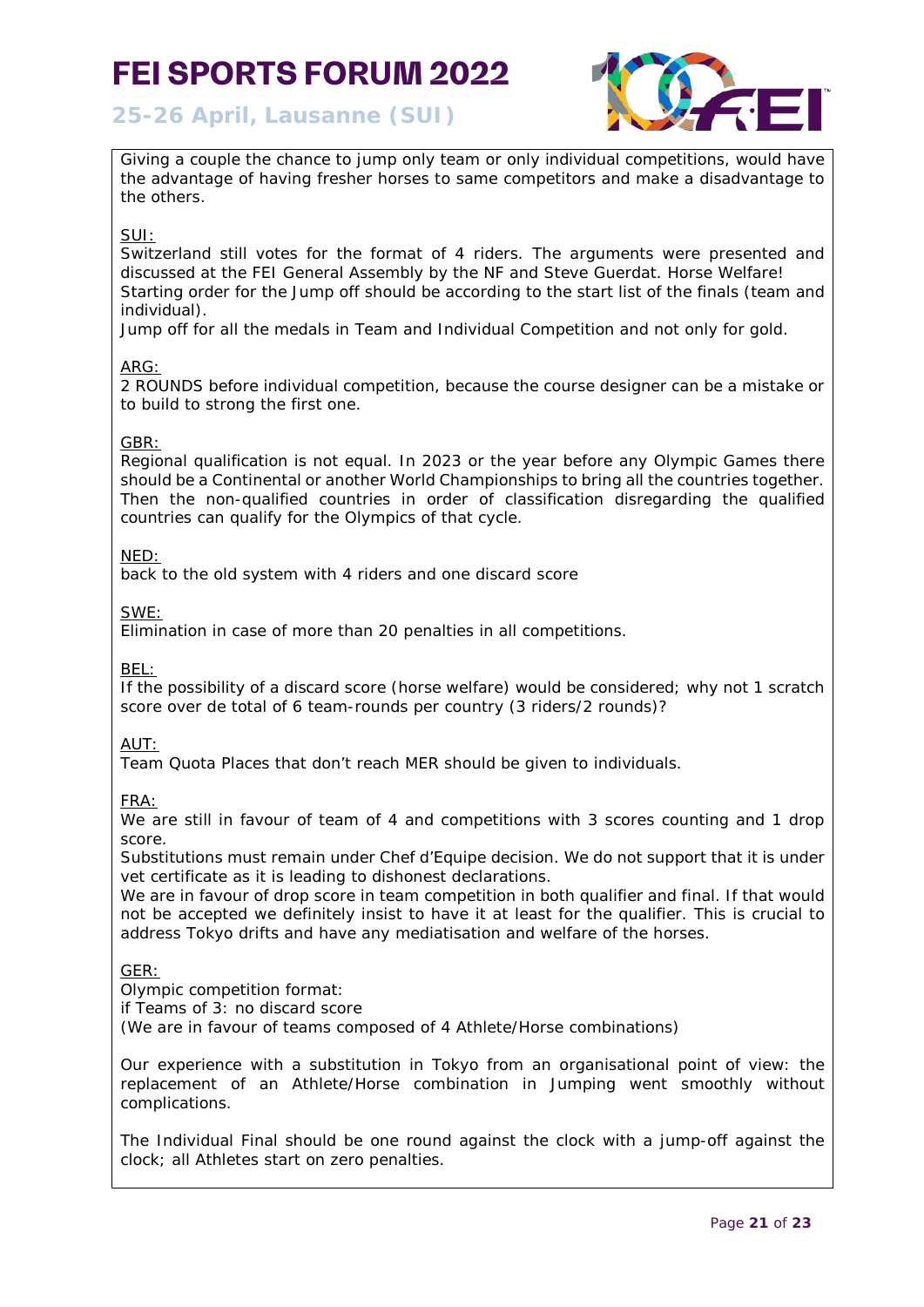**25-26 April, Lausanne (SUI)**



# ITA:

Proposal for Teams Competitions:

Teams Competition 1st round = 60 combinations (20 Teams with 3 riders each), the best 10 Teams of the first round are qualified for the 2nd round, with the sum of penalties and times of all 3 riders.

Teams Competition 2nd round  $=$  30 combinations (10 Teams with 3 riders each), the starting order is determined according to the reverse order of ranking of the best 10 Teams qualified in the 1st Round.

Teams will be always made up of 3 riders, but it will be possible to make a substitution. The final classification will be determined by the sum of penalties over the two rounds, with a drop score of the worst of the three results in the second round. Alternatively, the drop score could be applied to all six results. So the five best scores will count for the final results. In case of equality of Penalties among the Teams, the Jump-off will be carried out by two members of the Teams that have participated to the second round, designated by the Chef d'Equipe.

# POL:

Horse riding is one of the few Olympic disciplines in which we give penalty points. Due to public perception, it would be worth changing this scoring system in the future. A positive image of the discipline is very important now. Maybe it is worth considering that horses should score points for each successful jump ... big changes, big challenge but worth discussing

## FEI Athletes:

### Rodrigo Pessoa (BRA):

Listen to the riders, the industry is telling you that they are not happy with the decisions taken in GA.

Nicole Walker (CAN):

4 riders per team with drop score

### Tiffany Foster (CAN):

All four riders of the team should be required to compete on the first day in the first individual qualifier. This will provide all the horses the opportunity to jump the easiest round of the championship. The FEI rules for every other competition require us to complete a round on our horse before the Grand Prix of the show but it is possible, and in some cases inevitable, for a horse to start in the team final. This is unacceptable and a welfare issue for the horse.

Additional feedback: If they are three-person teams, it needs to be that all four riders compete the first day. It's not fair to make horses start halfway through a championship. The FEI won't let you do any Grand Prix without completing a round at the show prior to the Grand Prix but they will let you go cold into the team final at the Olympics.

### Ra'ad Naser (JOR):

More riders from the first round should be accepted into the second round of the individuals. Makes a big difference for nations that don't have a team. Also the 3 rider format of the teams should be scrapped. The previous format made more sport sense. There should always be a discard score

**Proposal to be discussed during the 2022 FEI Sports Forum**